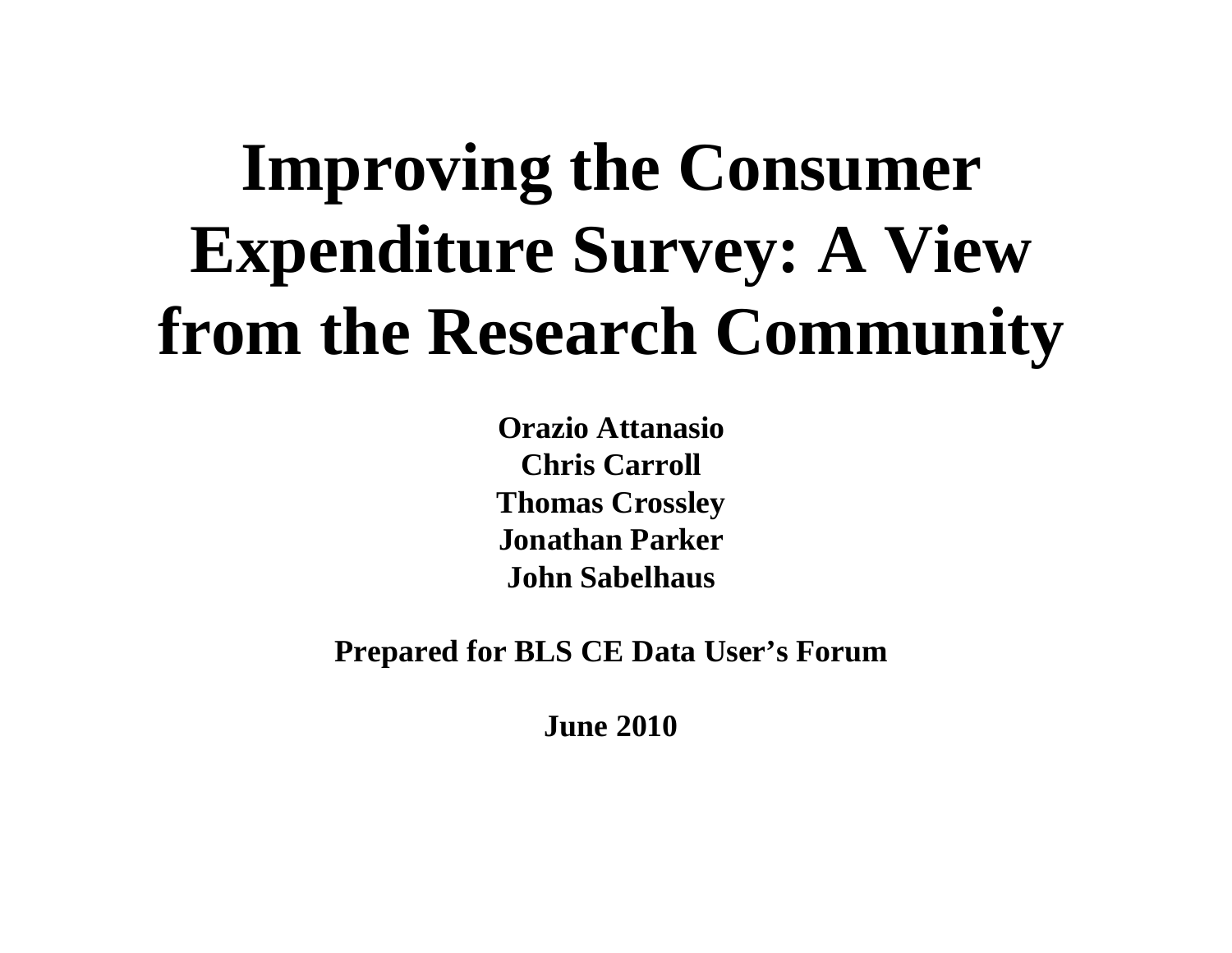## **Overview**

- Chris Carroll will discuss
	- $-$  CE's role in constructing weights for the CPI
	- Use of non-CE data for improving CE measures
- John Sabelhaus will discuss (w/ input from Orazio Attanasio, Thomas Cossley, and Jon Parker)
	- Joint distribution of consumption and income
	- Deteriorating ratio of CE/NIPA totals
	- Using CE panel aspec<sup>t</sup> to measure consumption responses to tax rebates and other shocks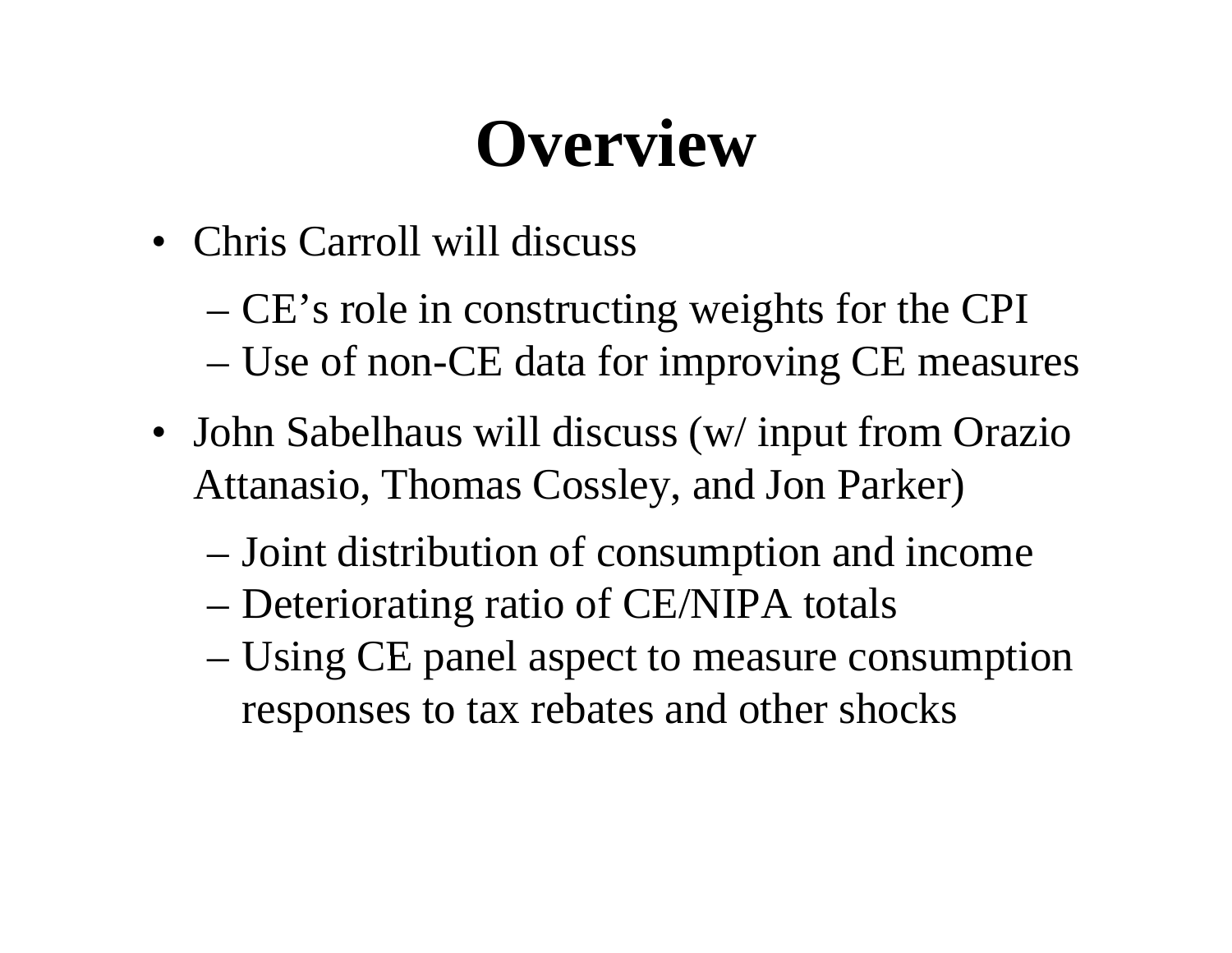### **Expenditure Weights and the CPI**

- CPI: a "Principal Economic Indicator" (PEI)
- With great power comes great responsibility!
	- OMB Statistical Directive Number Three
		- Timing, etc of PEI's
		- Requires ongoing comparison with external measures of accuracy, statistical rigor, etc; regular review of performance compared to benchmarks etc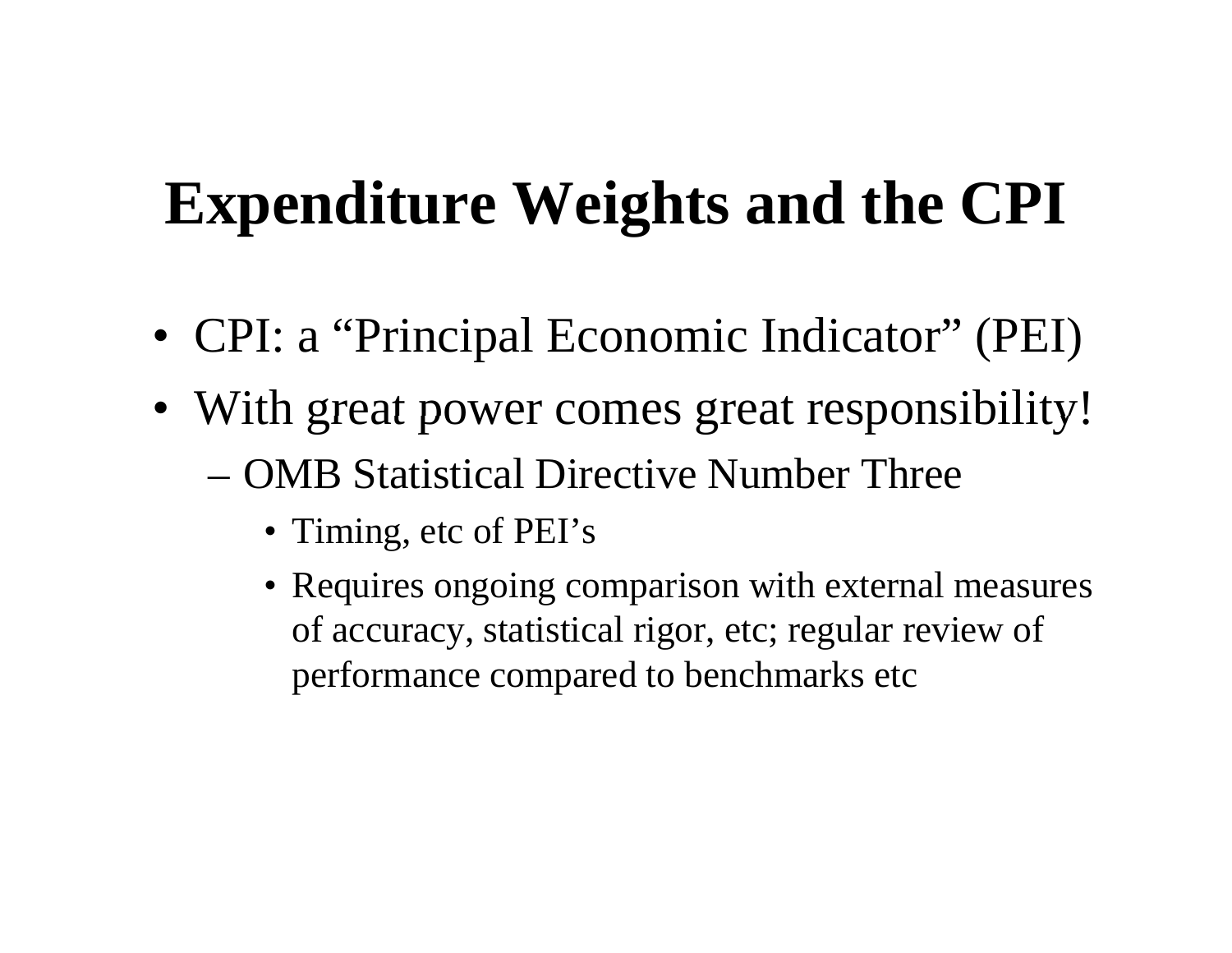### **Charles Plosser**

- Philly Fed President WSJ Interview (2010/04):
	- CPI substantially understates "true" inflation
		- Housing overweighted
		- Falling housing prices, rents drag down CPI too much
		- If Fed believes "true" inflation higher, might tighten
	- Does it matter if it's true?
		- No: Point is that doubts about CE weights are serious
		- Yes: If housing weights wrong, others also wrong, we are mismeasuring inflation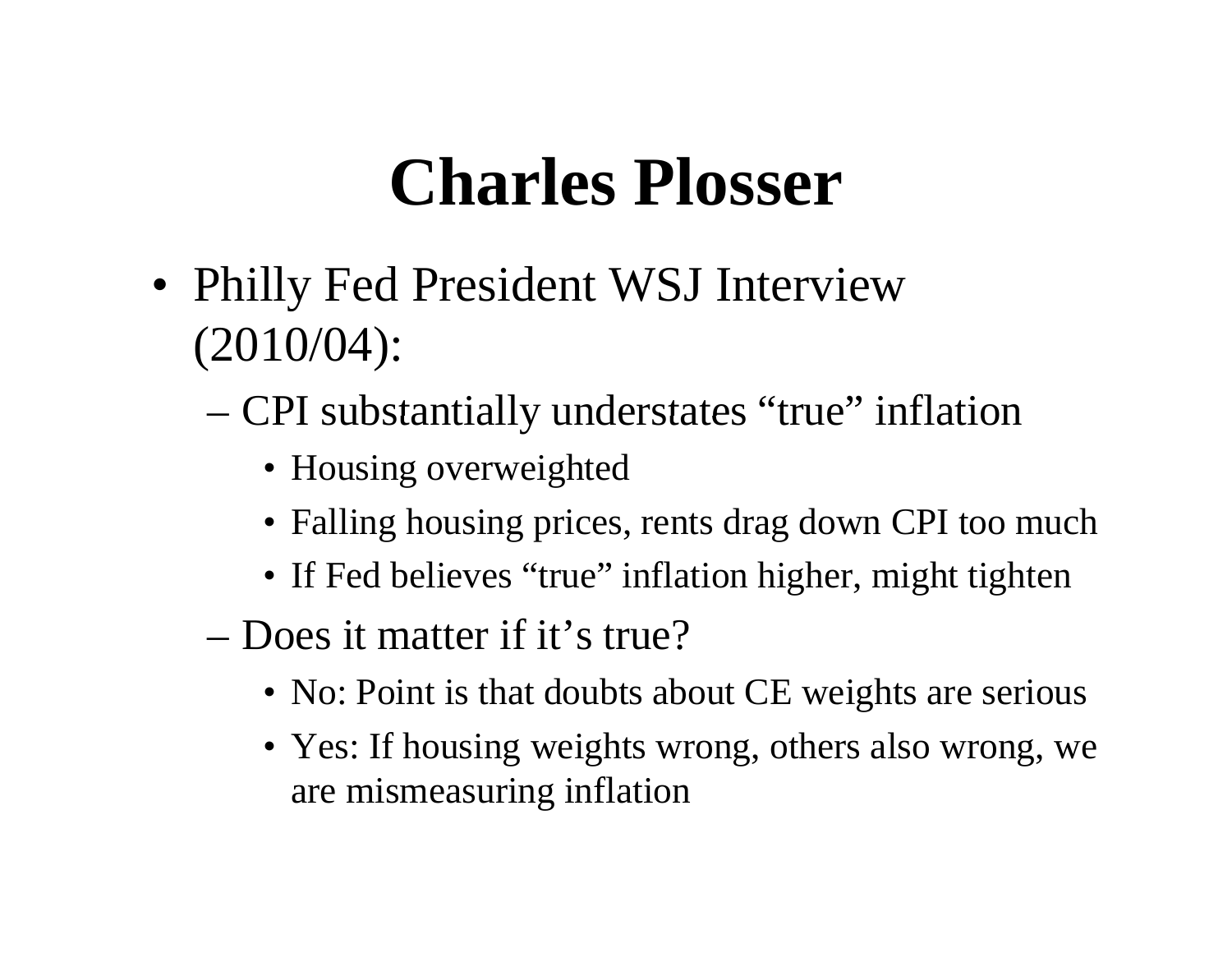### **How To Fix?**

- Unless CE data validated by multiple external sources, credibility will always be under fire
- Pick measures of greatest importance
- For CPI expenditure weights, natural external metric is PCE expenditure weights
- PCE weights derived from Census Retail Sales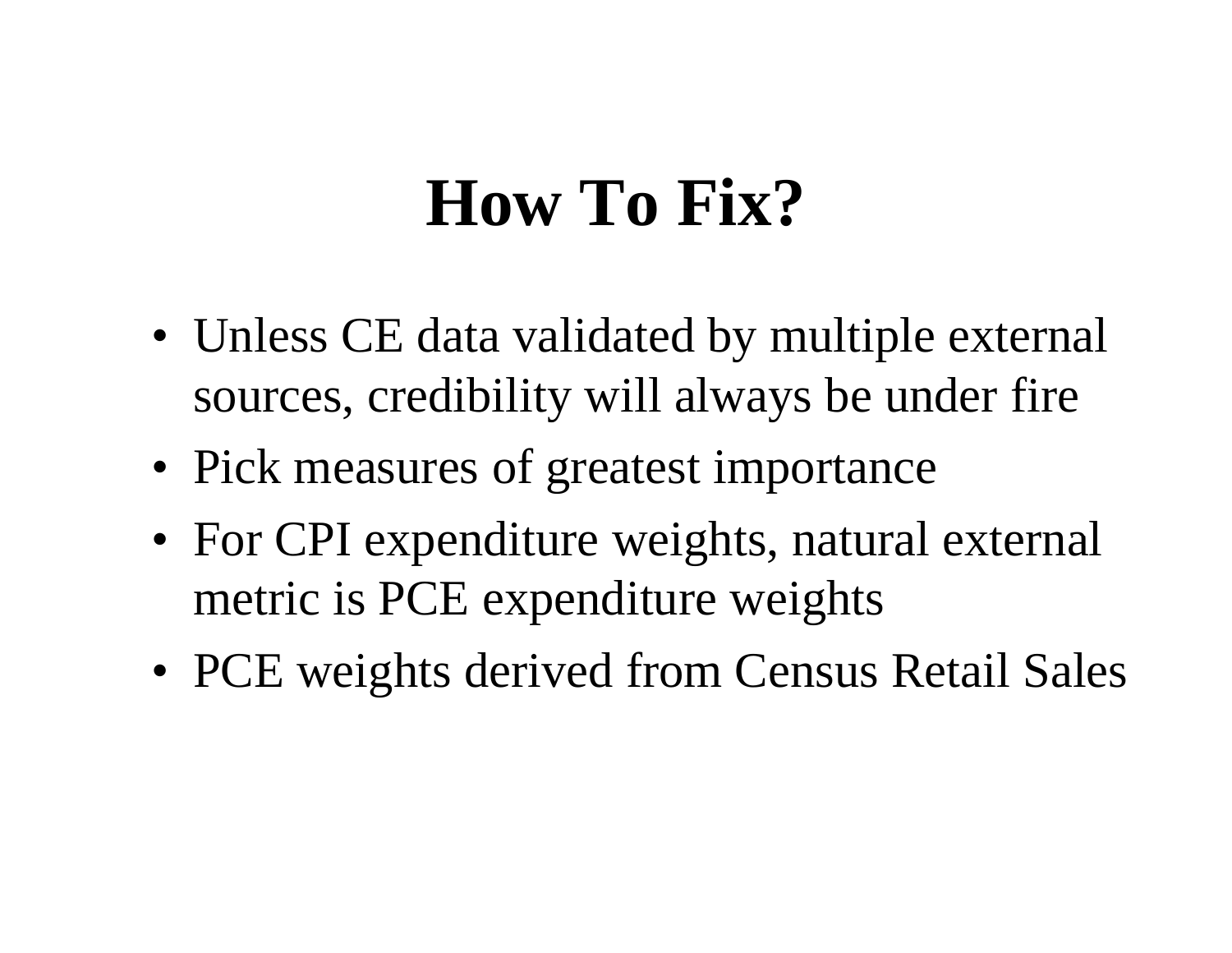### **Retail Sales vs Alternatives**

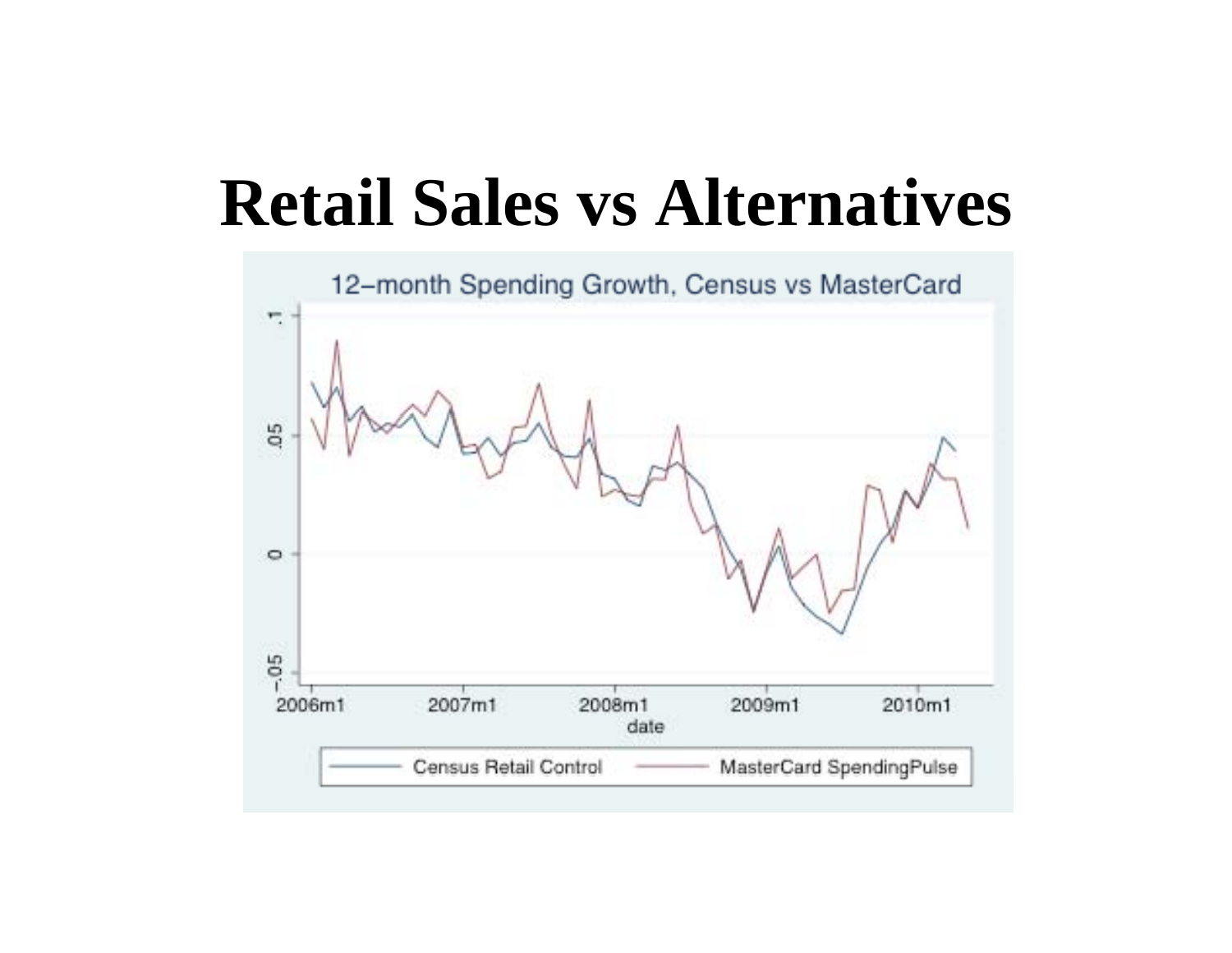### **Regional Growth Rates, 2006**

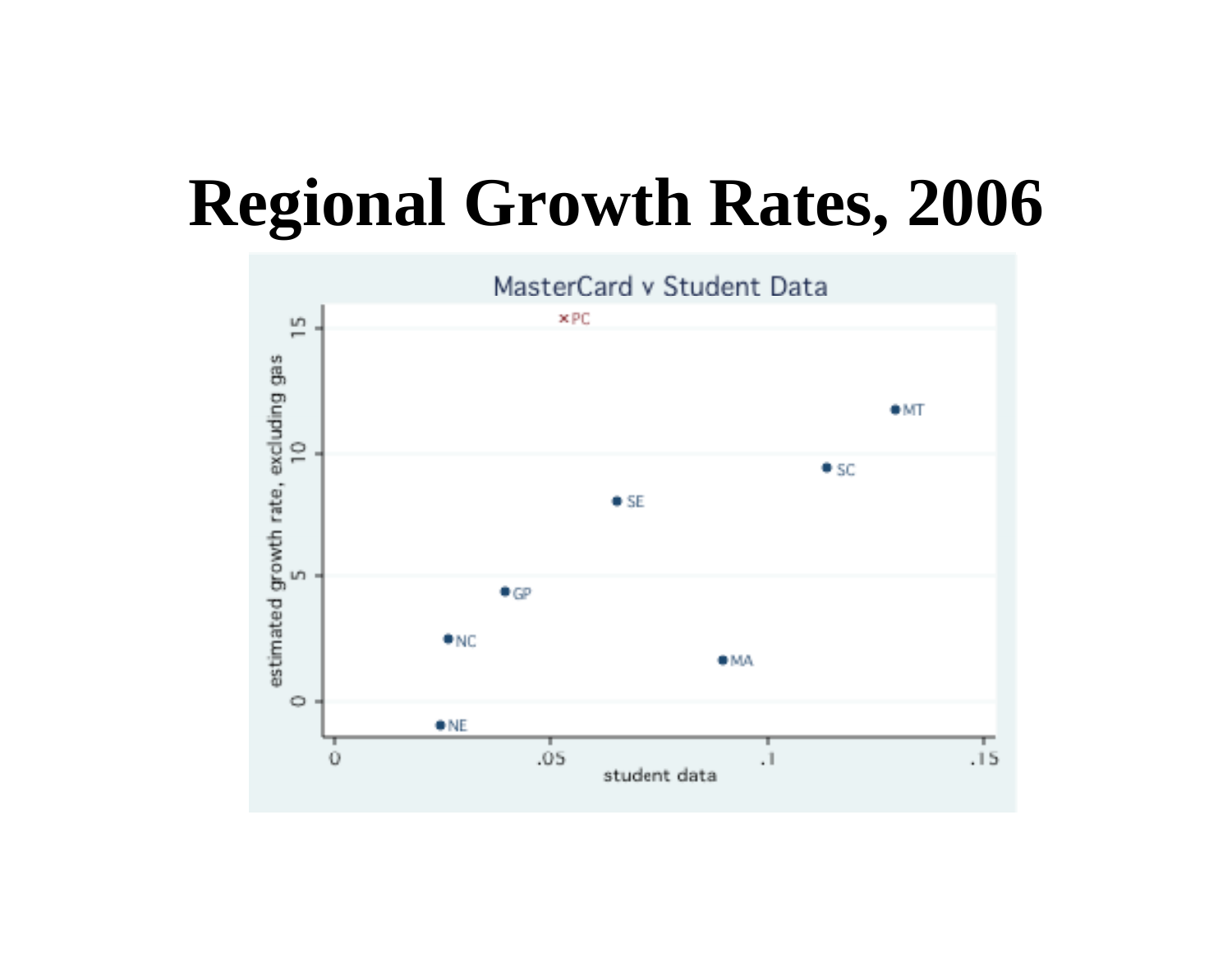### **Census vs State-Level Tax Data**

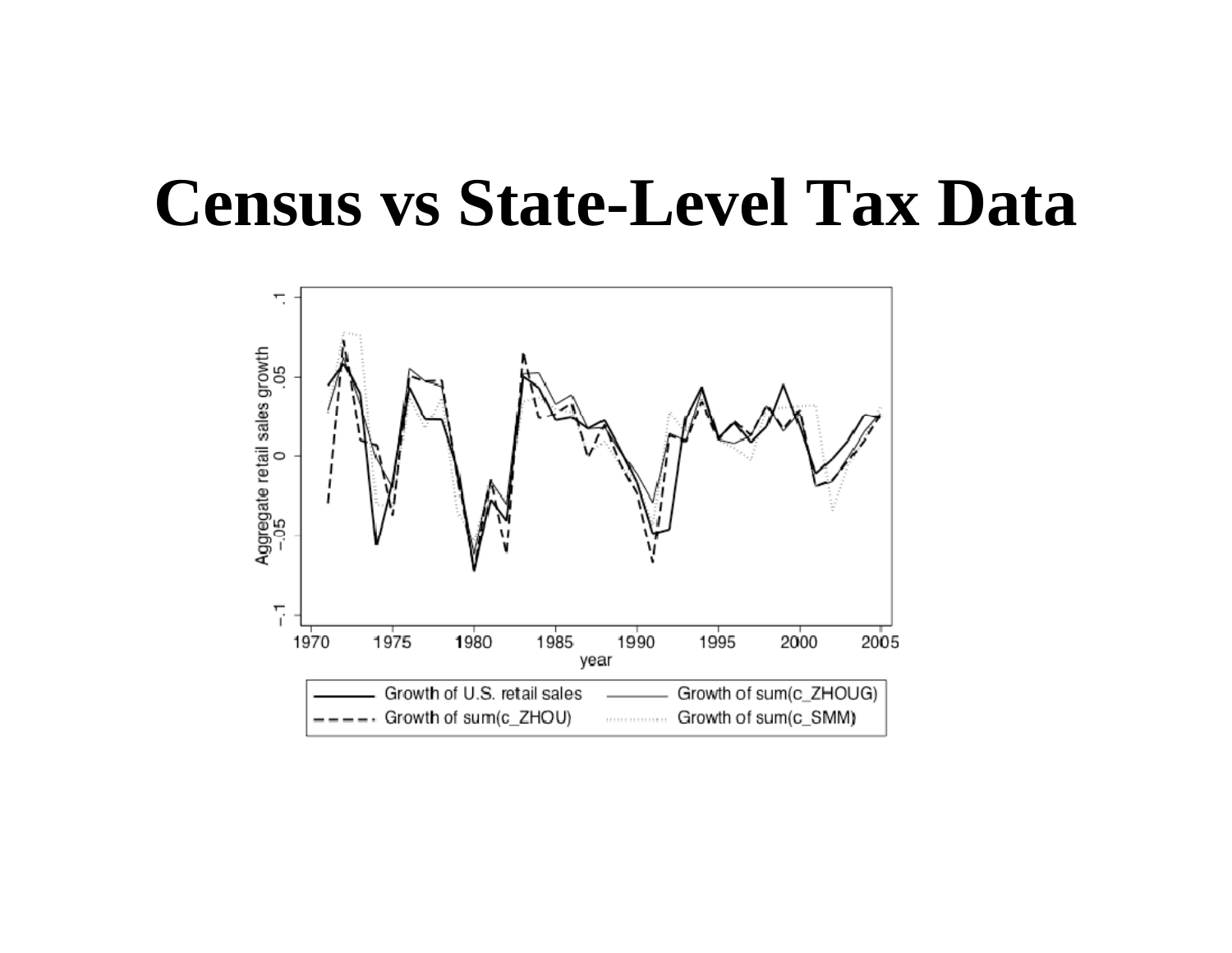## **Implications of CPI Weighting**

- For macro policymakers, CPI credibility means credibility about expenditure weights
- Natural external measure is  $BEA$ 's PCE derived from Census Retail Sales data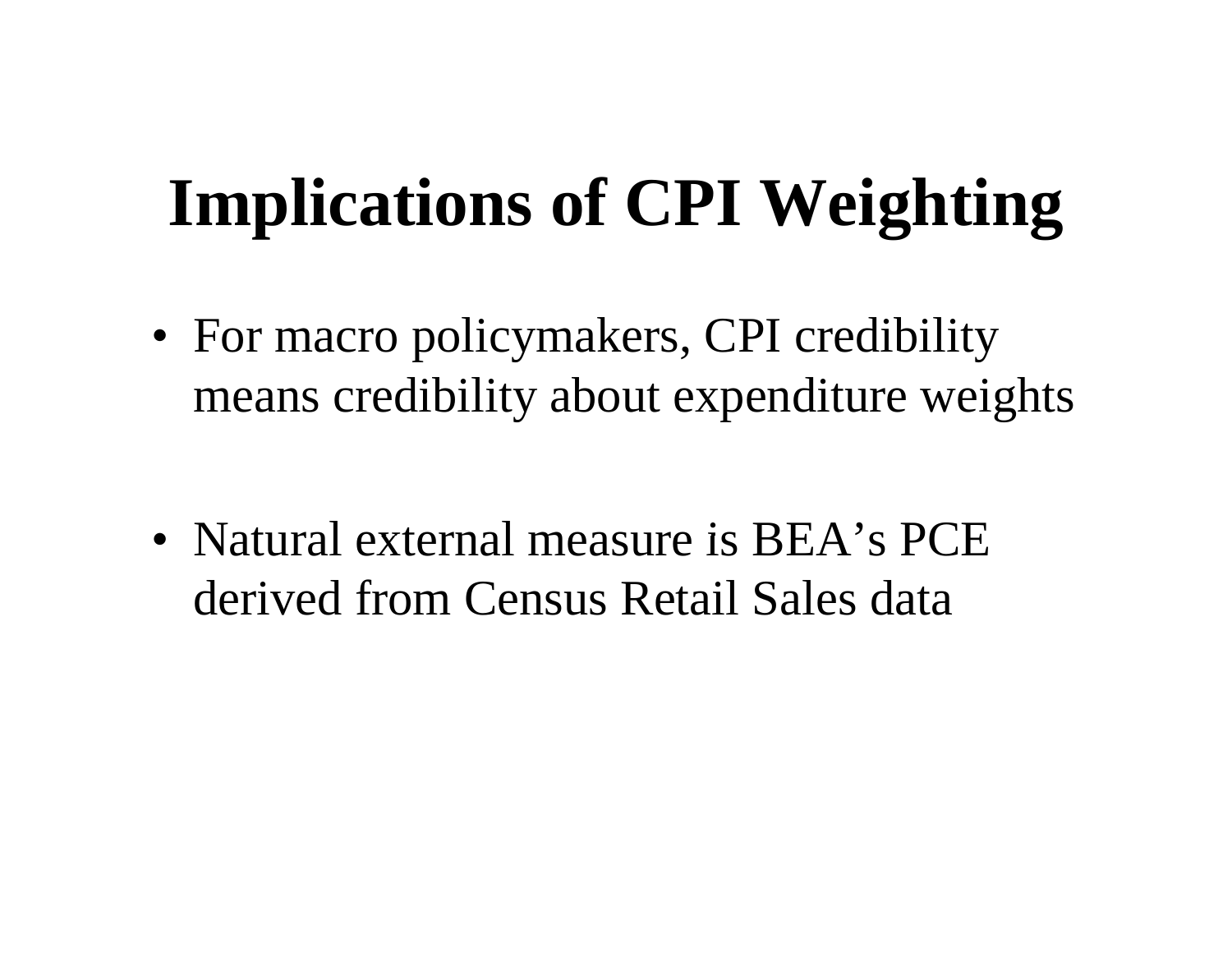# **The Joint Distribution of Consumption and Income**

- Many CE research questions are based directly on the joint distribution of consumption and income
	- Saving rates across groups and time
	- –Distribution of income versus consumption taxes
	- Alternative measures of economic well-bein g
- Three ways to measure 'saving' using CE
	- (1) Income minus taxes minus expenditures
	- (2) Same as (1), but exclude Social Security and pension contributions from expenditures
	- (3) Change in assets minus change in liabilities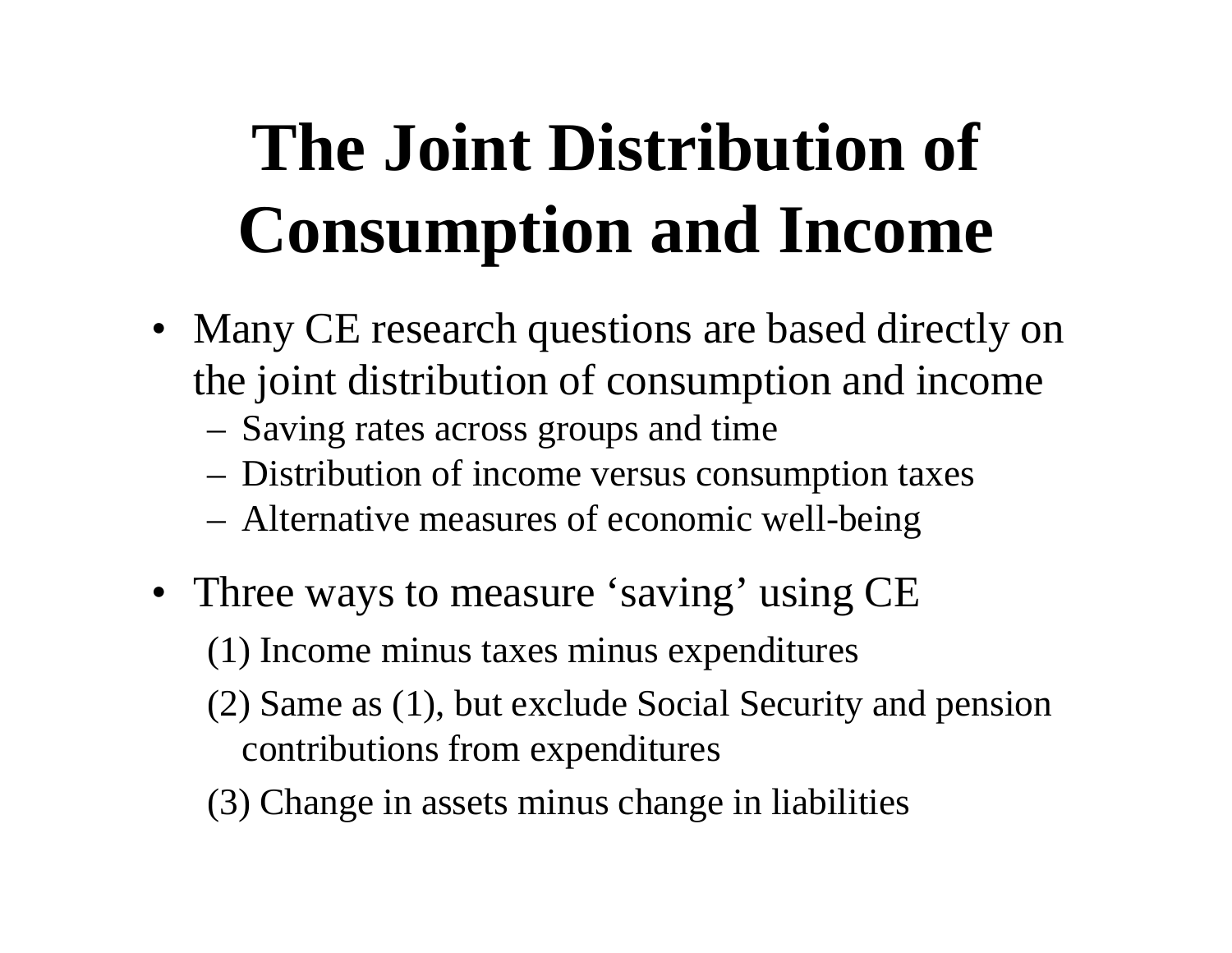# **Joint Distribution of C/Y, Cont**

- Analysis here based on published BLS tables with spending by earnings quintile. BLS tables combine interview and diary to measure spending
- What follows is based on means by income quintile; same results show up at household level (forthcoming book by Attanasio, Battistin, Padula)
- In other words: outliers within quintiles (like a few very high spenders in the low income groups) are not what's driving the results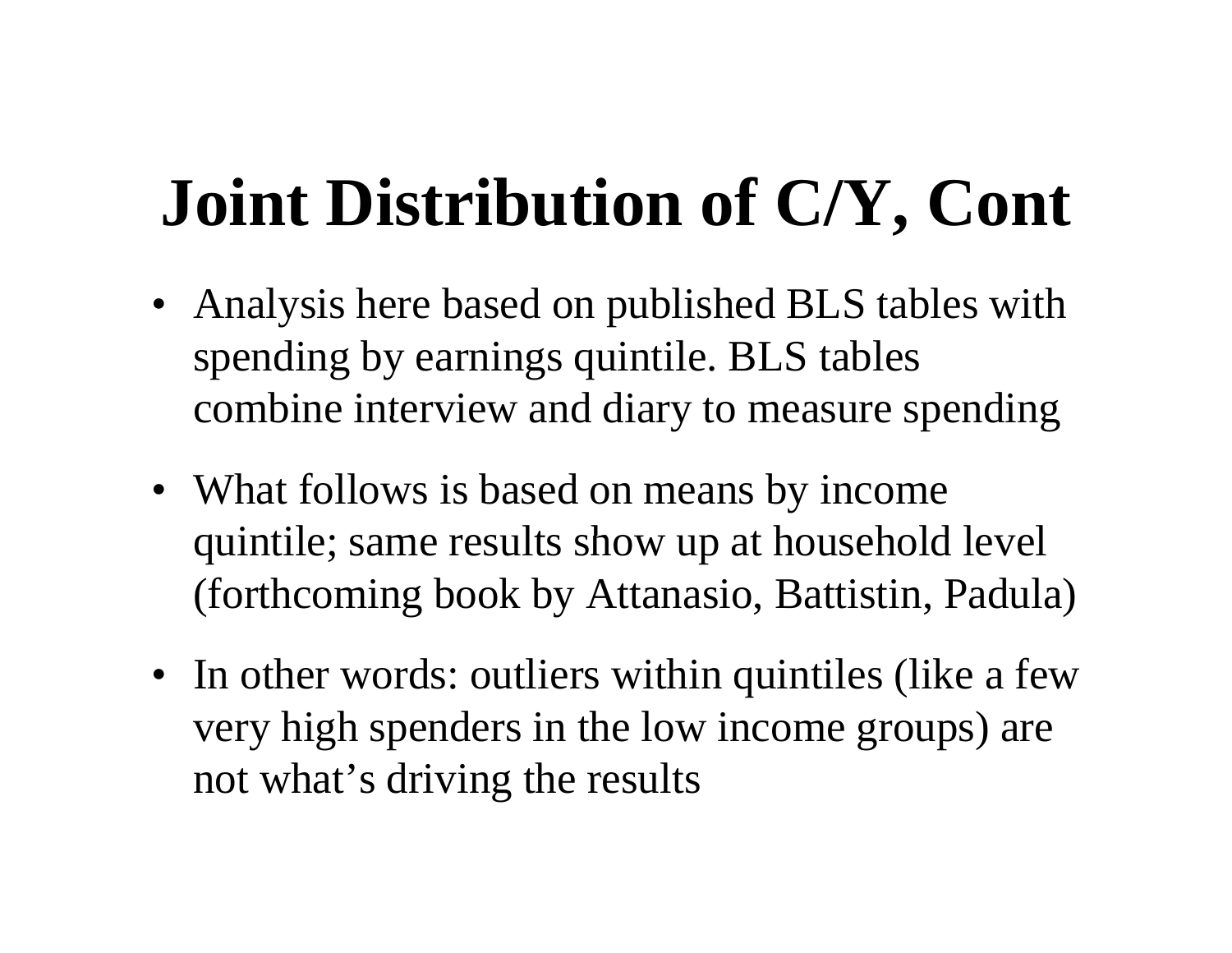#### **Figure 1. Cross Section Net Cash Flows as a Percent of Disposable Income, 2008 Consumer Expenditure Survey**

Residual Cash Flow Residual Cash Flow Plus Pensions and Social Security Change in Assets Minus Liabilities

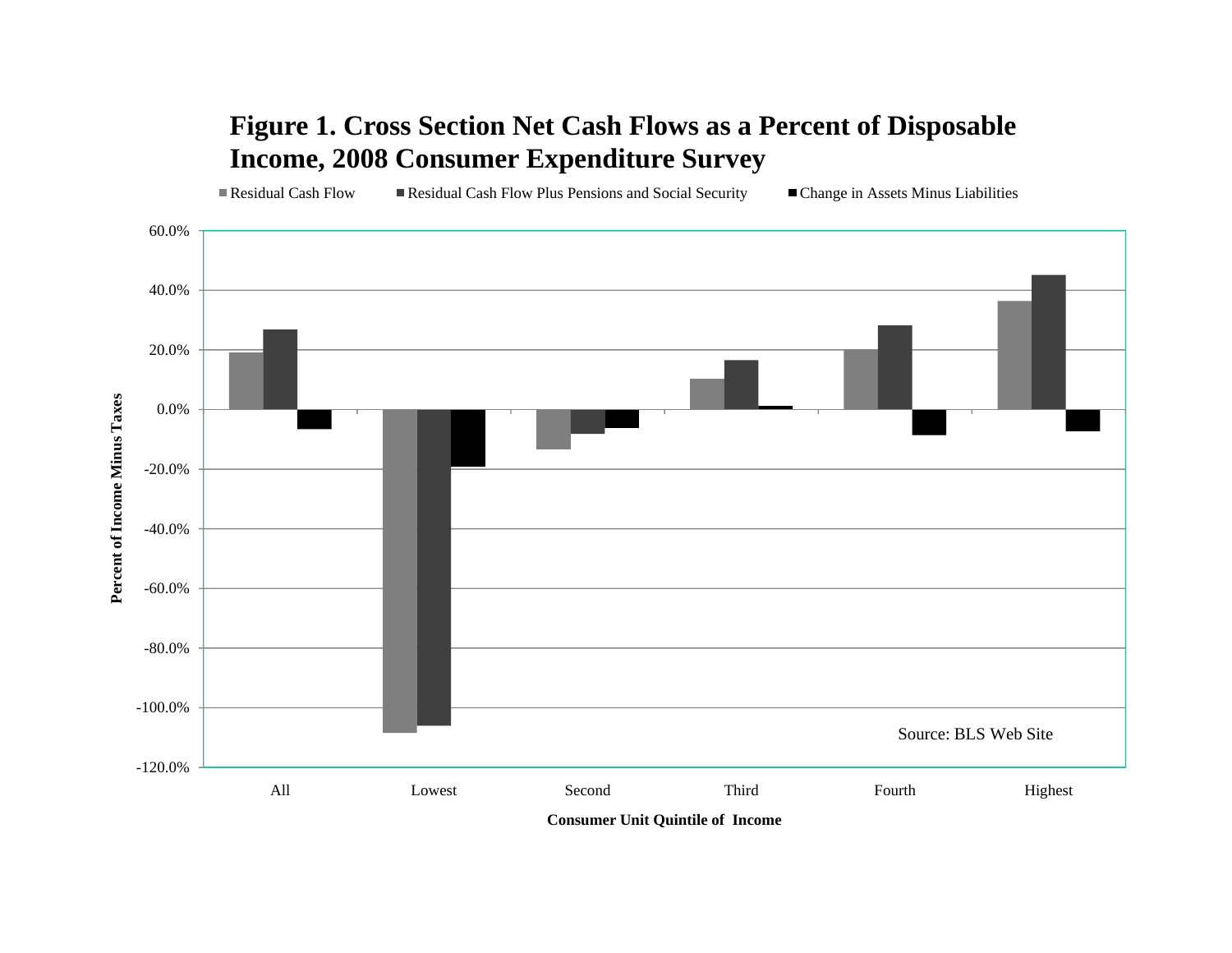# **Reconciling C/Y by Income**

- Theory: saving should increase w/income...
	- People "smooth" temporary income fluctuations; some households in bottom quintile this year usually have higher earnings
	- Life cycle patterns; households save when middle aged/income is high, spend down assets when retired/income is low
- But theor y cannot explain the ma gnitudes…
	- Income variability exists, but is simply not large enough
	- $-$  SCF ratio of debt to income in bottom quintile is 13.5%; only 25% in bottom quintile even have credit cards, median balance \$1,000
	- SCF wealth to income ratios for top quintile would be much higher if they really saved 40% on average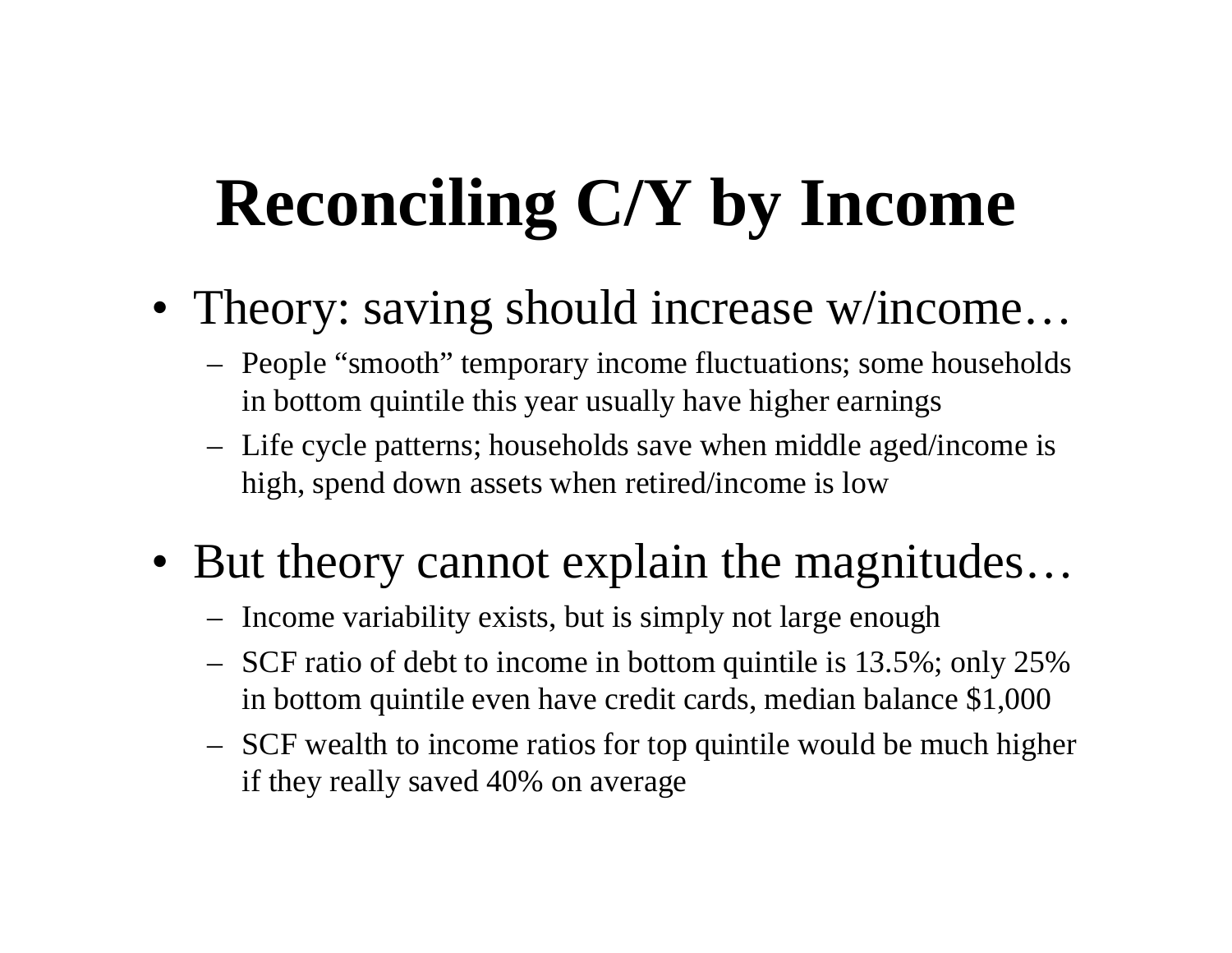# **Realistic Explanations**

- Systematic under-reporting of consumption due to cognitive and time burdens; varies by category but overall C/Y way too low
- Also some under-reporting of income; those households (by construction) in bottom quintile
	- –- If true, survey-based income statistics may be biased, because CE incomes match CPS for all but highest
- Some support for this from Canadian Survey of Household Spending "balance edit" natural experiment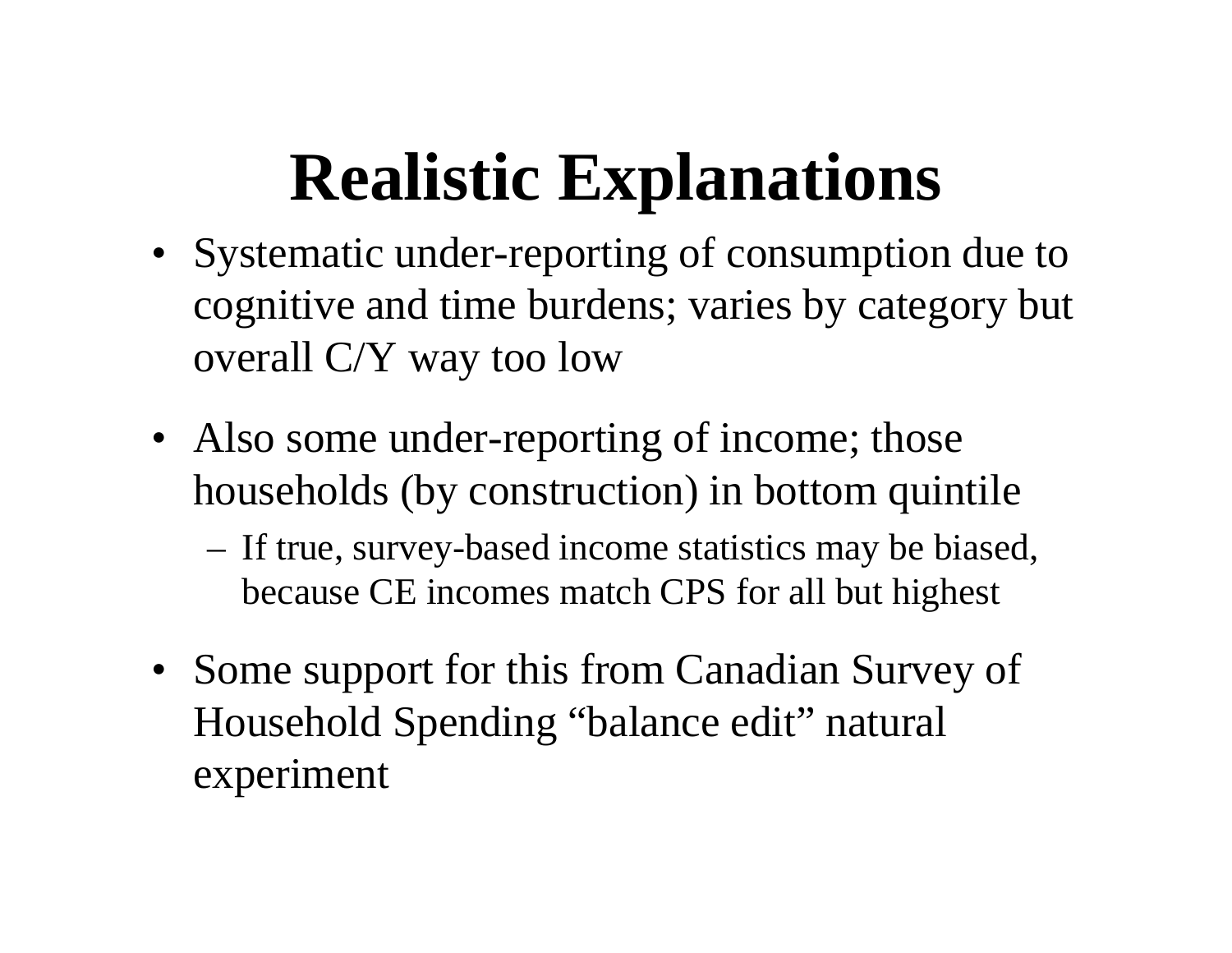### **Income Distributions in CE and CPS**

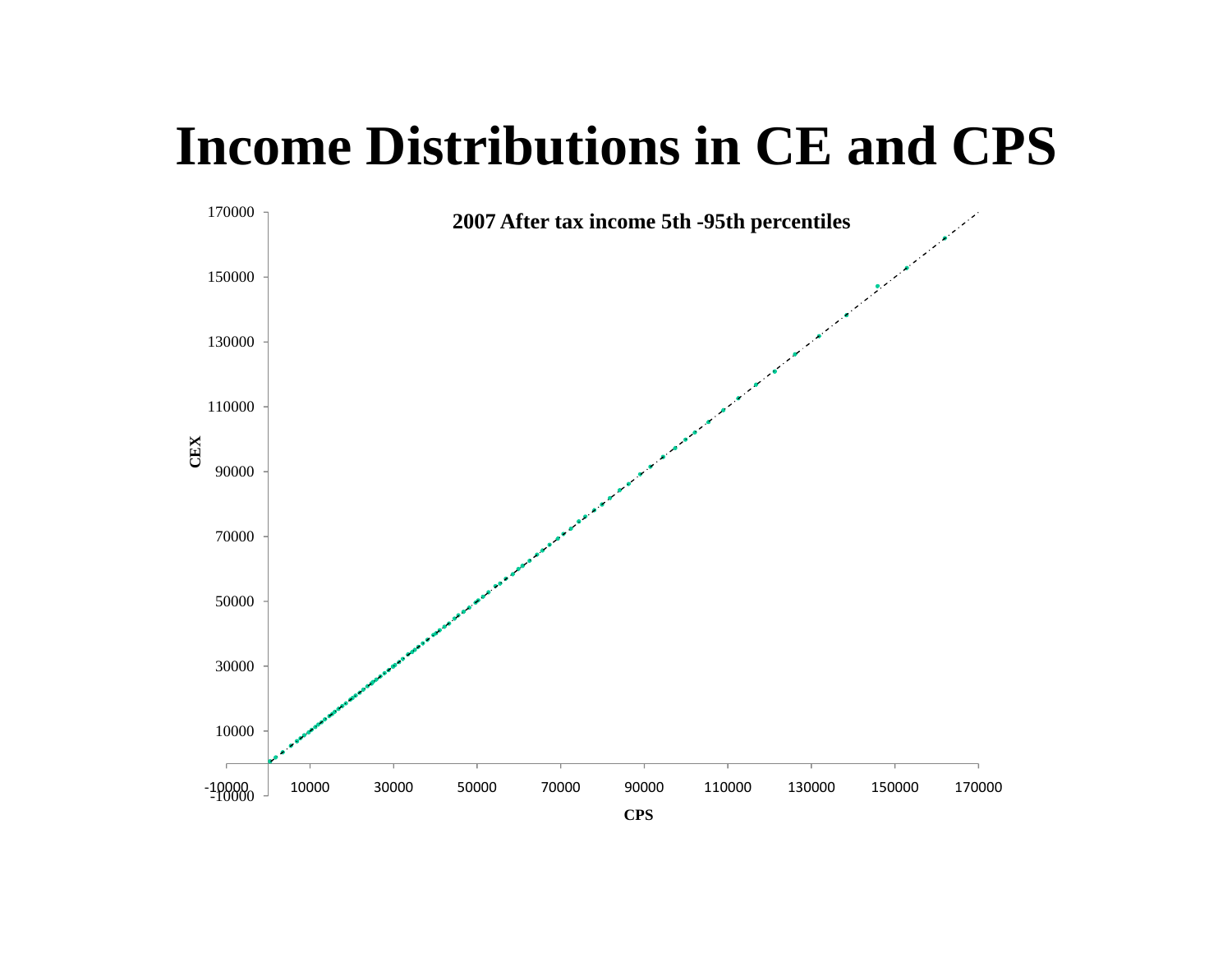### **Balance Edit in the Canadian Survey of Household Spending**

- Canadian household budget survey based on recall, conducted by face-to-face interviews. Until 2006, field recordin g usin g paper and pencil.
- $\bullet$  Field methodology included <sup>a</sup> data quality control measure called the "balance edit"; identified households where expenditure was more than 20% different from income + asset changes.
- The interviewer was instructed to try to collect additional information from such households in order to balance expenditure with income and changes in assets within 15%.
- $\bullet$  At the processing stage, household records that were stiill "out of balance" (more than 20%) were deemed unusable. Because the edit was conducted in the field, it was not possible to examine the effect of the edit in detail, althou gh Statistics Canada reported that most of the adjustment was to income and asset changes.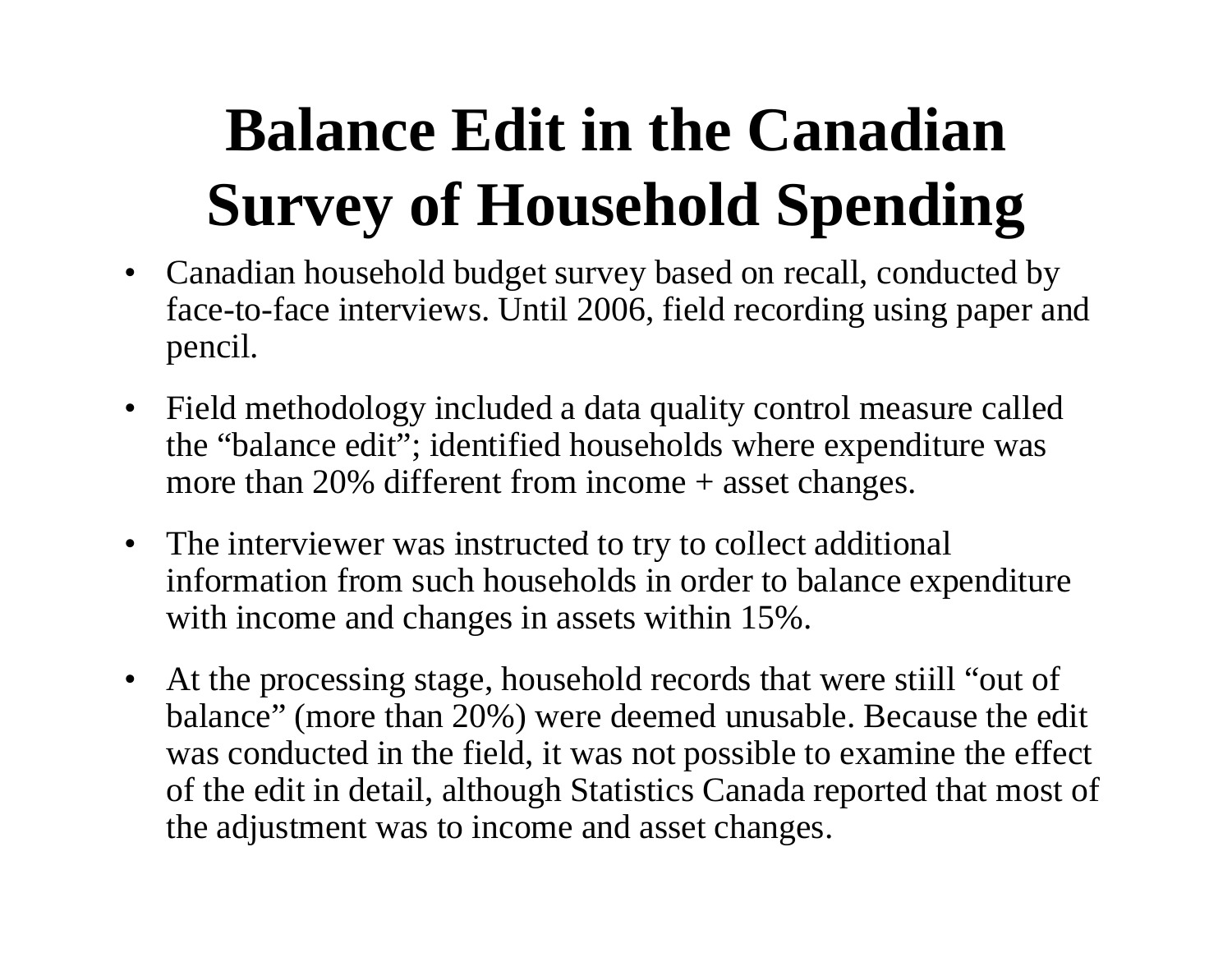### **Balance Edit in the Canadian Surve y of Household Spending (Cont.)**

- •In 2006, Statistics Canada adopted CAPI for the household budget survey (the Survey of Household Spending. In this first year of CAPI, the balance edit was not applied.
- $\bullet$  Without the field balance edit, the number of unbalanced (>20%) records increased from 546 in 2005 to 4,300 (29.4% of completed questionnaires.) Statistics Canada decided it could not discard this many records so unbalanced records included.
- The balance edit was reintroduced (within CAPI) in 2007. Thus it is possible to infer something about the effect of the balance edit by comparing 2006 data with data from 2005 and 2007. (In following slides, 2006 (no balance edit) is the line with open dots.)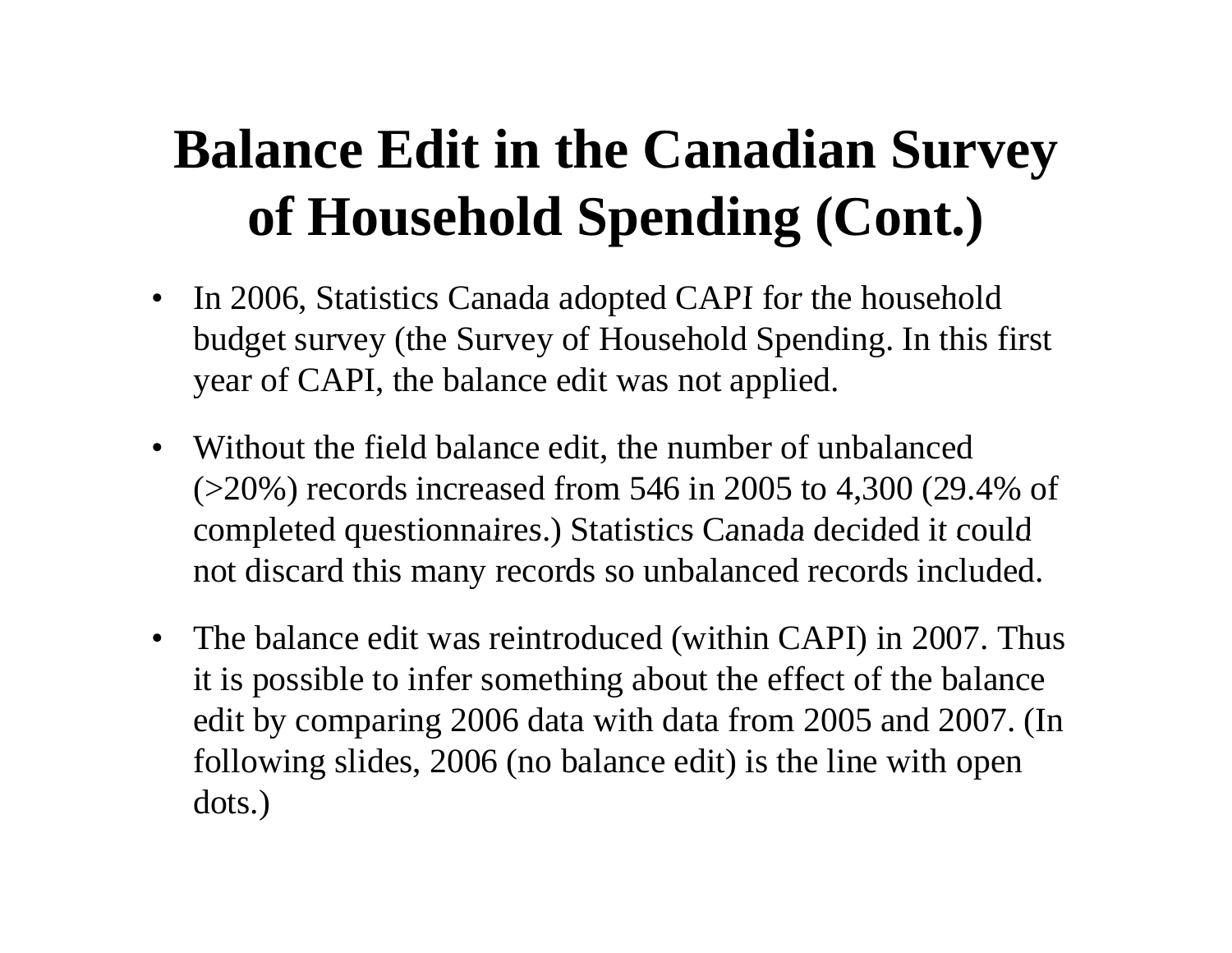### **Effect of the Balance Edit, Saving Ra**te

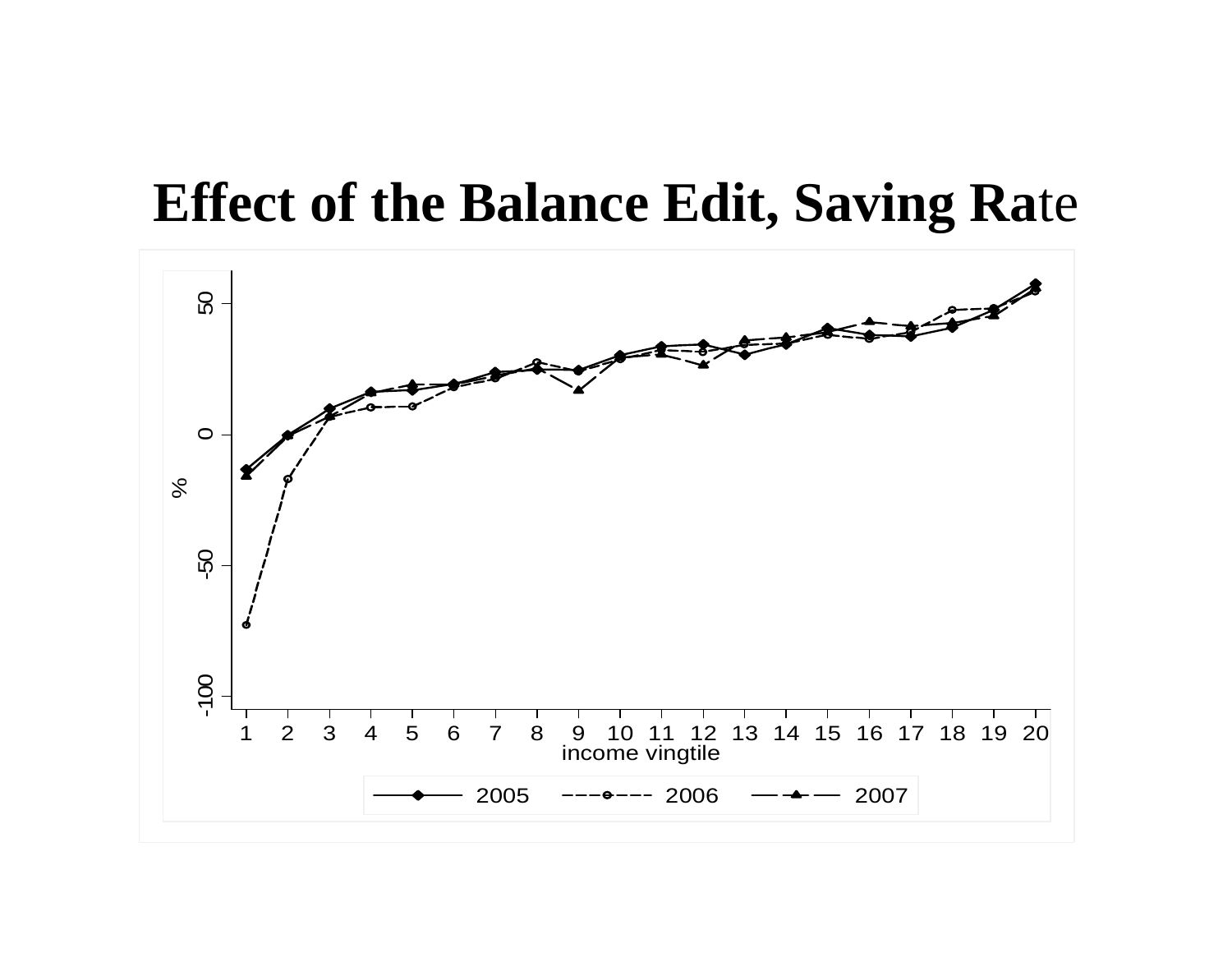#### **Effect of the Balance Edit, First 5 Vingtiles**

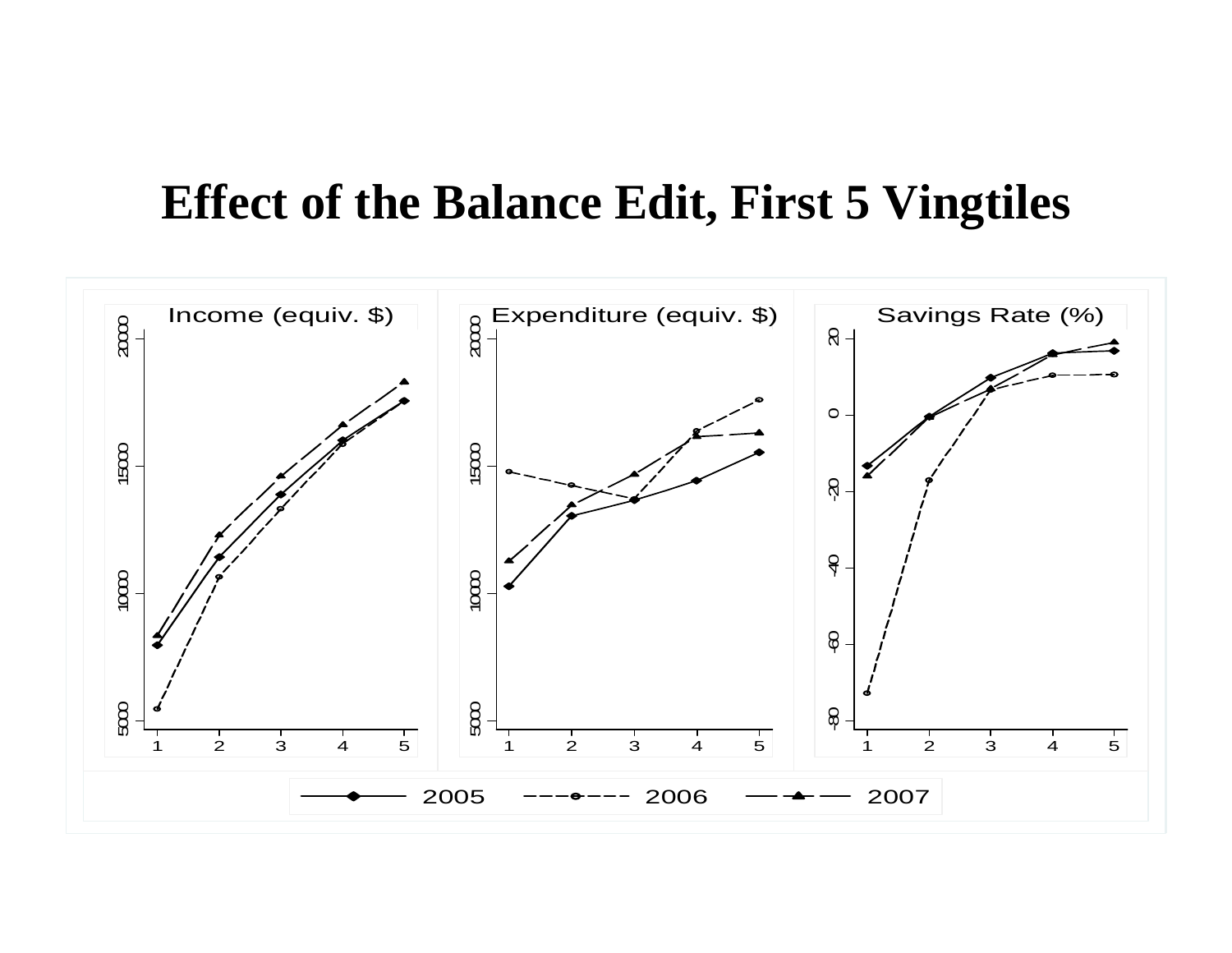### **Implications of C/Y Measurement Errors**

- We don't know how saving varies with income; analysis of changes over time/groups is suspect
- We don't know how tax burdens would change under a consumption tax; but patterns of  $C/Y$  by Y in CE data is still used in distributional analysis
- We can't evaluate alternatives to CPS incomes when measuring economic well-being across groups and time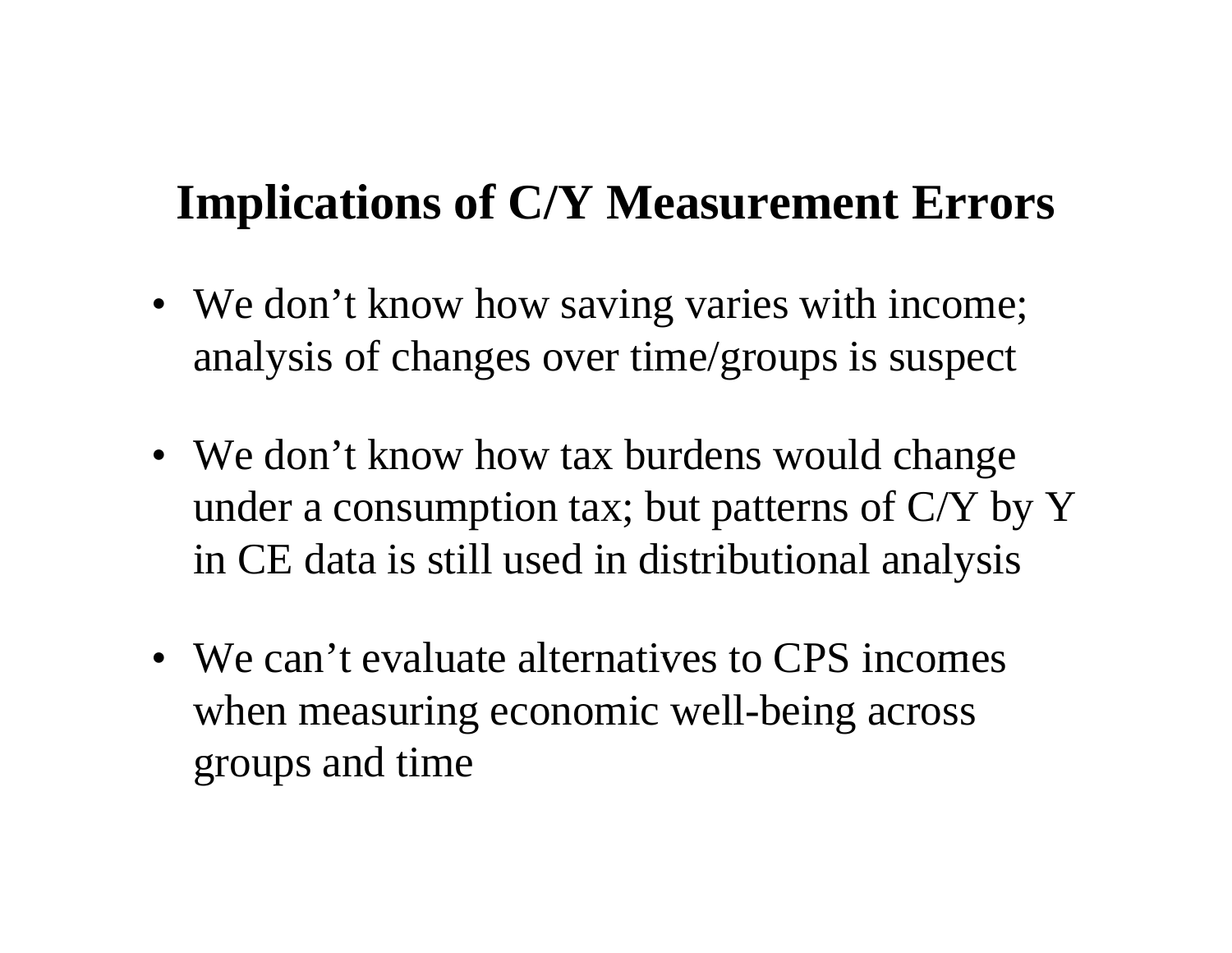# **Trends in CE/NIPA Aggregates**

- Attanasio/Crossley analysis confirms BLS and other studies; ratio of CE total spending to NIPA aggregate measure has fallen steadily
- Also shows that U.K. EFS survey experienced same decline, and response rates have fallen over time as well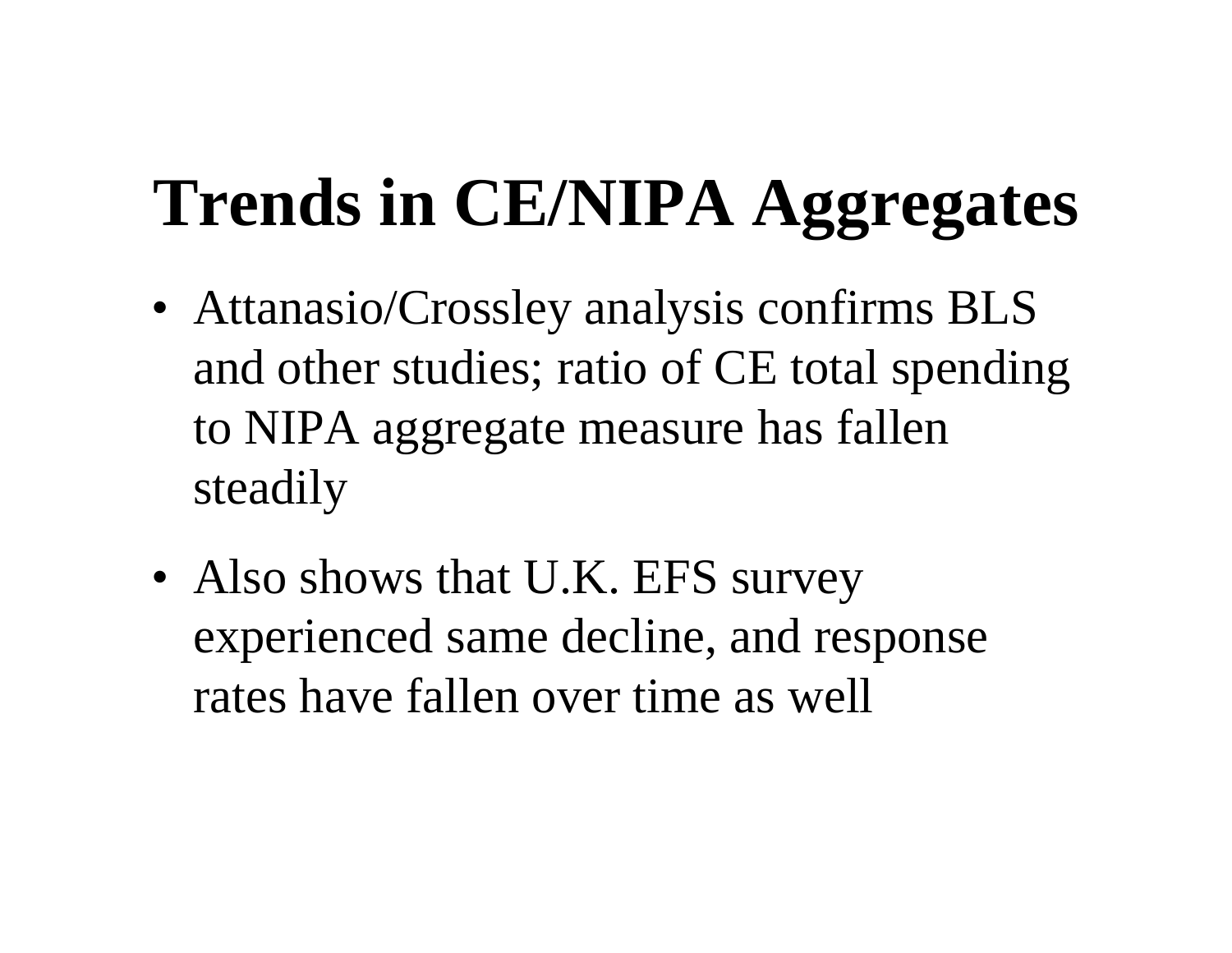#### **Ratio to National Accounts in US and UK**

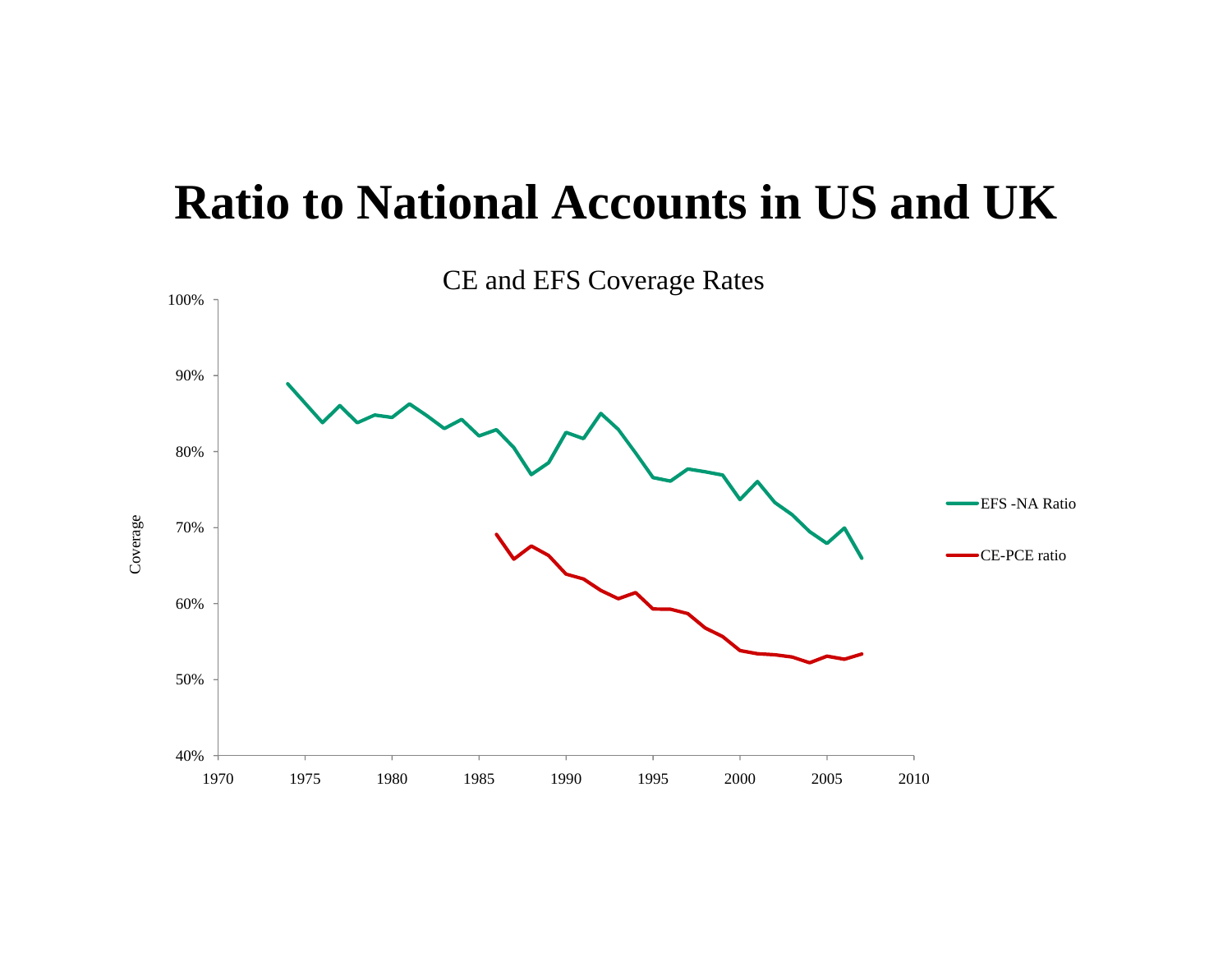### **Ratio to National Accounts and Response Rates in US and UK**

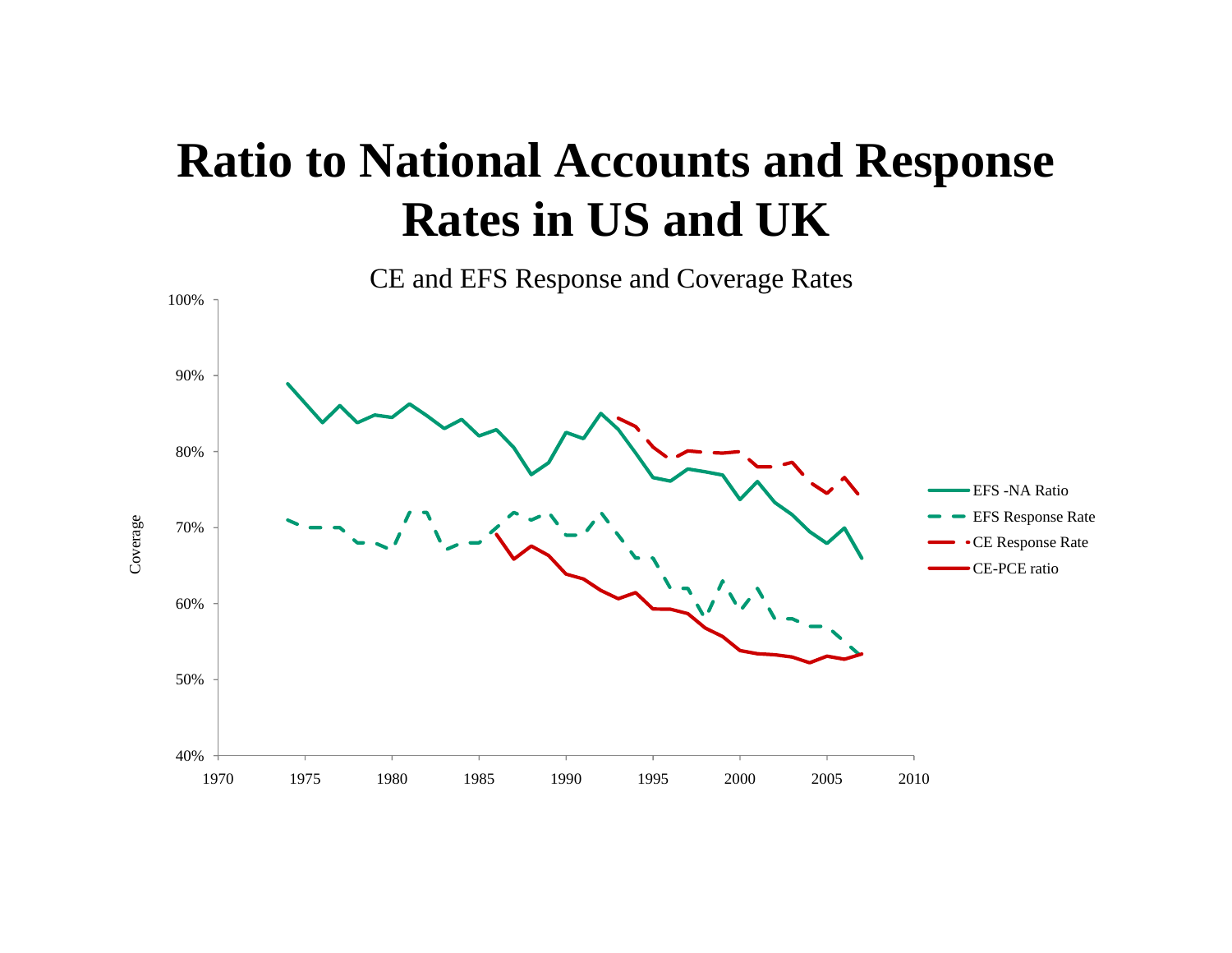### **Possible Explanations for the Decline**

- CE sample is becoming less representative of higher-income households over time
- Composition of spending is shifting towards harder to measure goods and services
- Measuring any given spending category in a survey setting has become more difficult (payment methods changed; people less willing to answer the question well)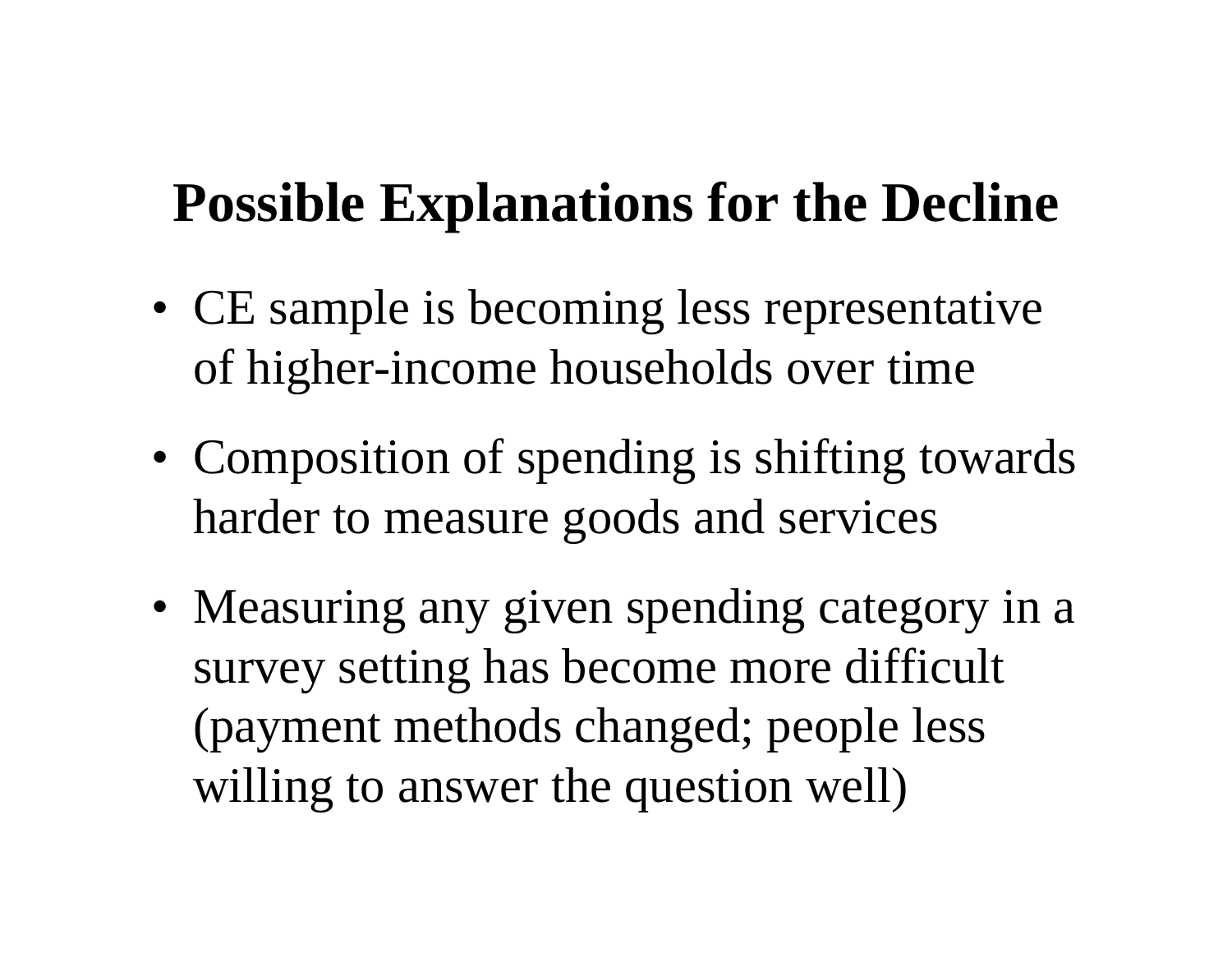### **Explaining the Aggregate Trends**

- Probably some combination of the three explanations, sorting it out should be a focal point for the CE redesign process
- Mixed evidence (comparing to CPS) on whether CE representativeness is worse
	- Sample characteristics seem to match CPS
	- Trend analysis on total incomes limited because CE began imputing missing income post-2000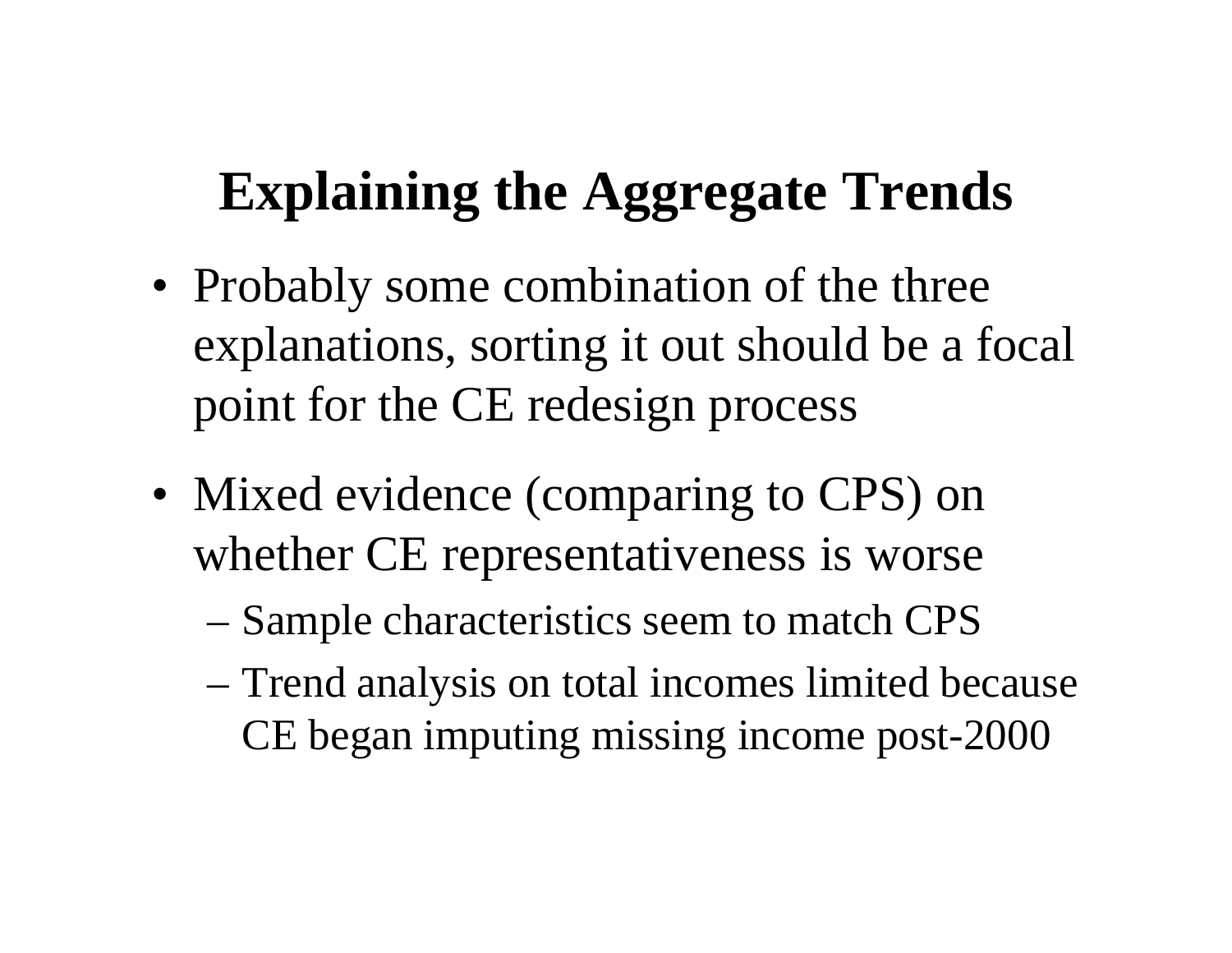

#### **Figure 2. Ratio of Average Income in the Consumer Expenditure Survey to Average Income in Current Population Survey by Quintile**

**Year**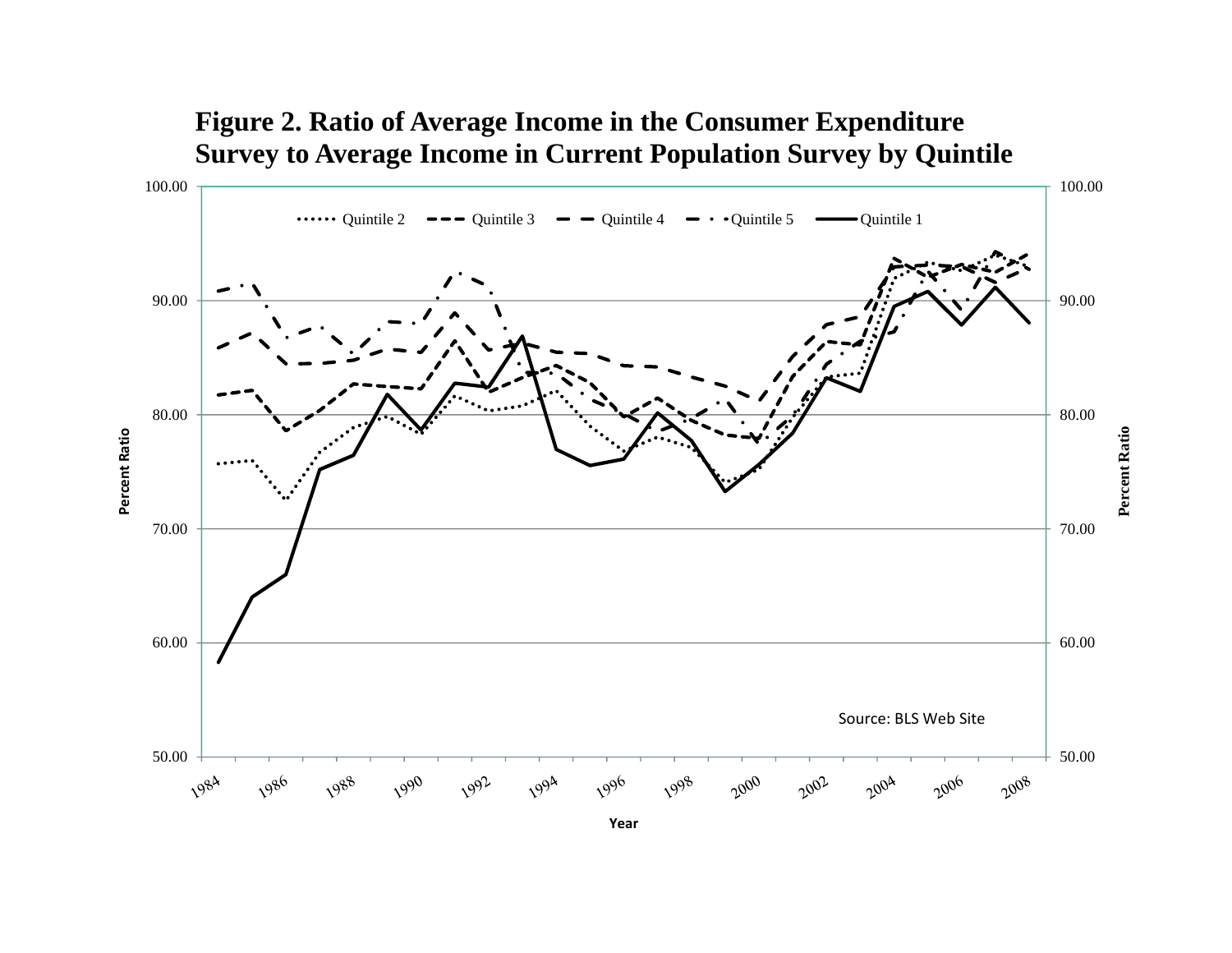#### **Figure 3. Ratio of Average Expenditure to Average Income in the Consumer Expenditure Survey by Quintile**



**Year**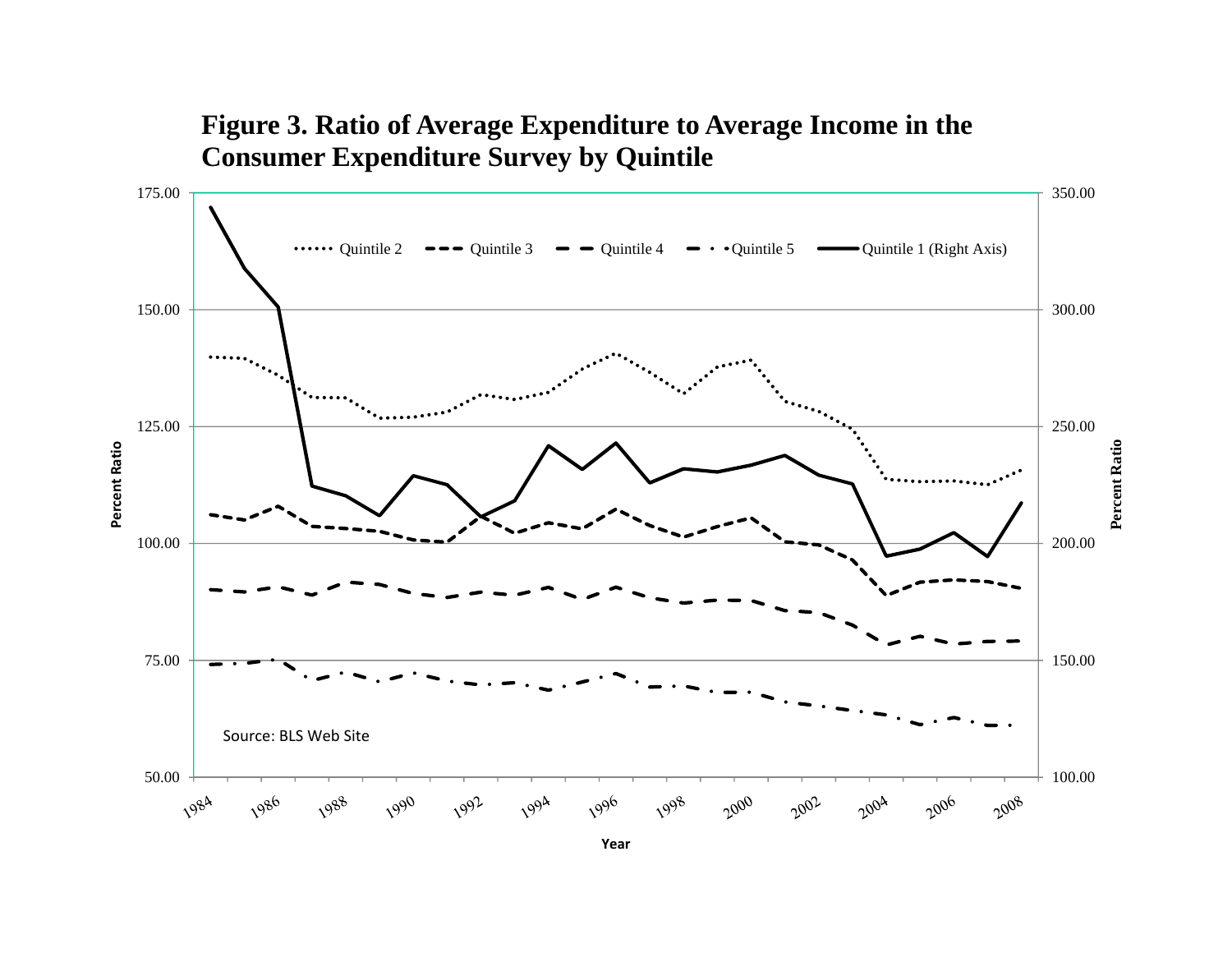

**Year**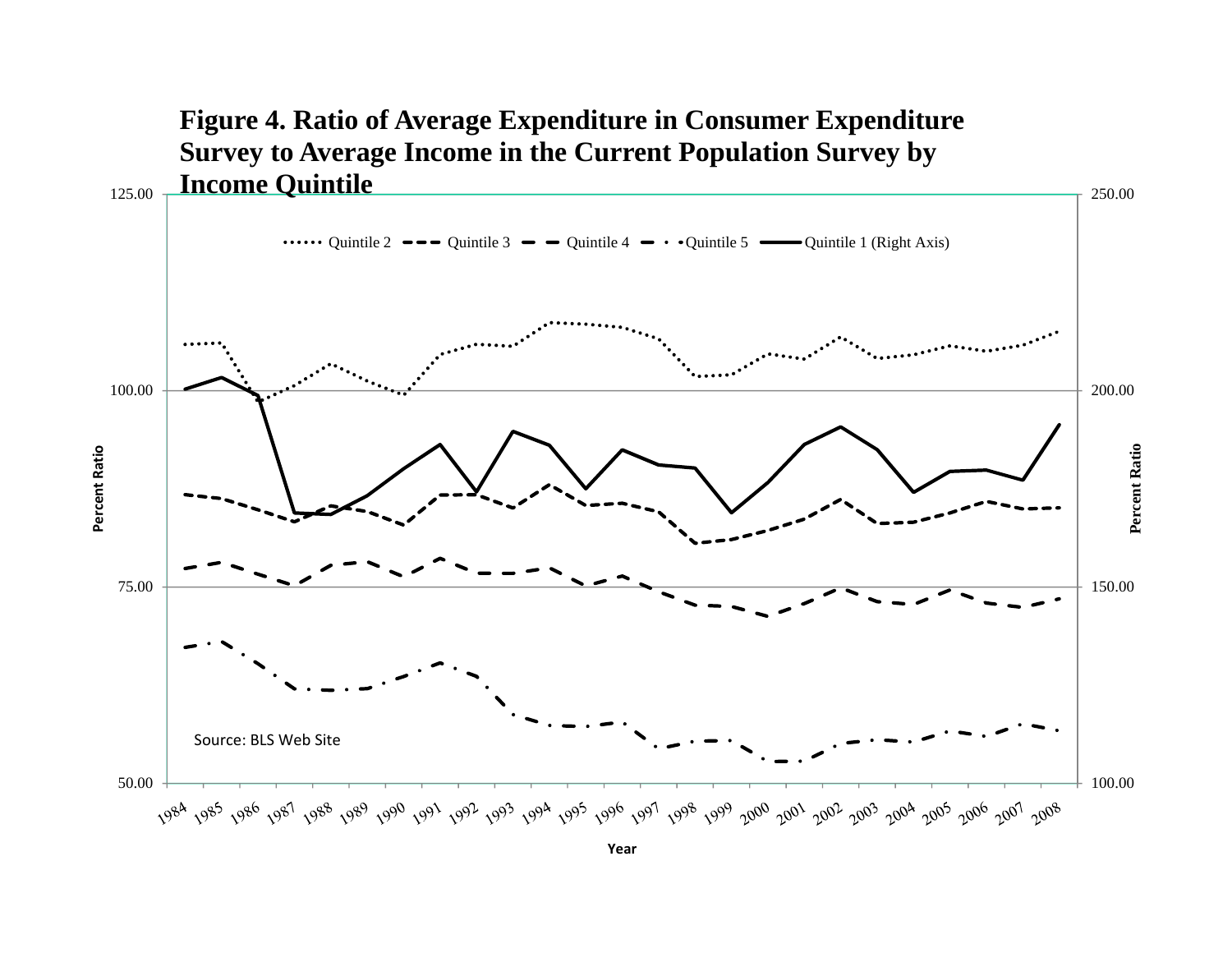## **Implications of Trends**

- Income imputations make it look like all groups are saving more (C/Y is lower) post 2000
- Concerns about the joint distribution of  $C/Y$  have not changed (in fact, existed in 1972-73 as well)
	- CE spending relative to CPS income suggests collection always problematic, only trend is in quintile five
	- –Supports increasingly unrepresentative sample idea
- Lack of resolution means analysis of (for example) trends in spending inequality are suspect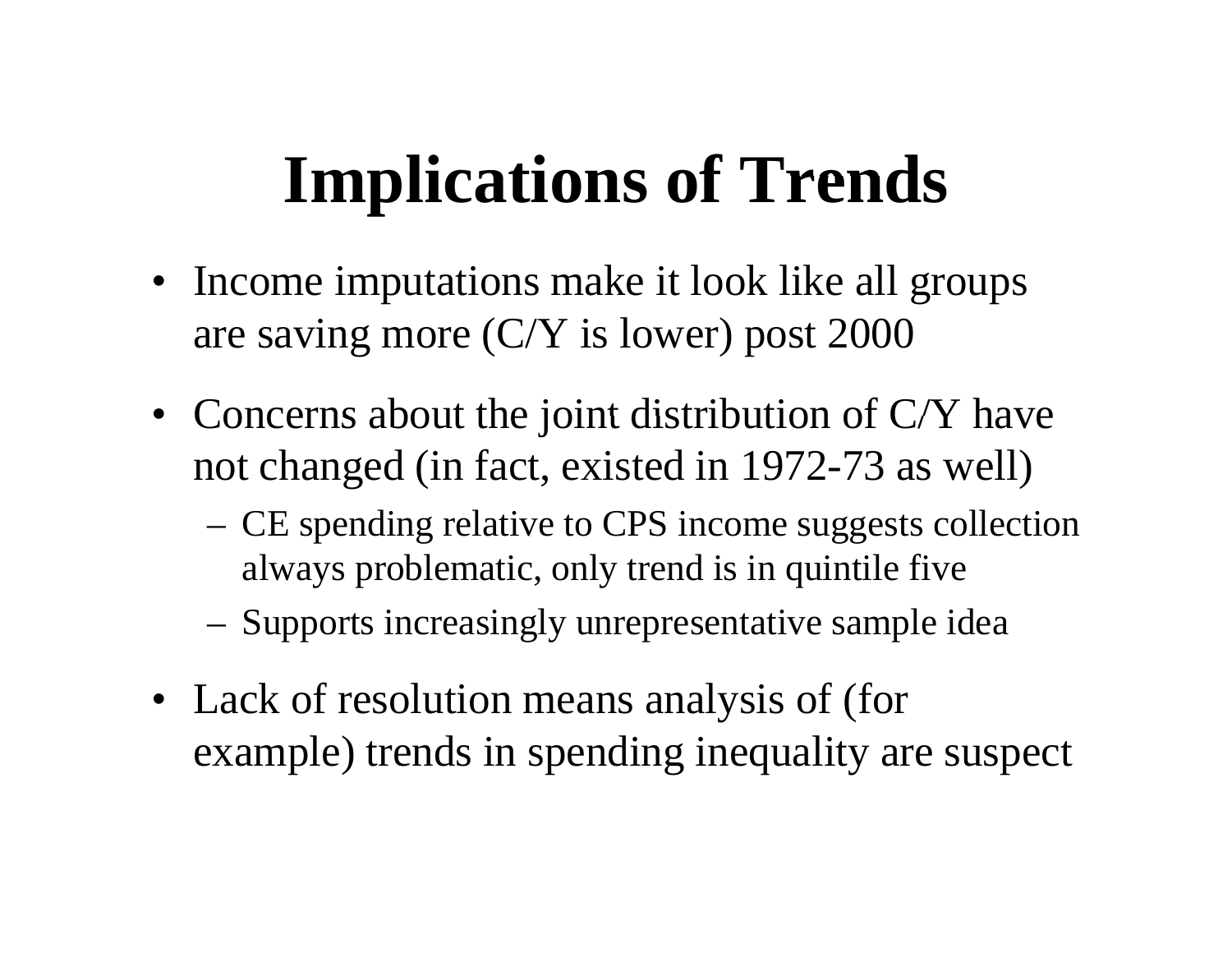### **T d i I lit Tren ds in Inequalit y**

Figure 1.

Non-durable consumption inequality from the interview and the diary surve



Note: the figure plots the time evolution of the coefficient of variation of non-durable consumption a measured in the CEX Diary and in the Interview Survey. The dashed line are obtained by a locally weighted regression on a linear time trend.

Source: Attanasio, Battistin, Padula, 2009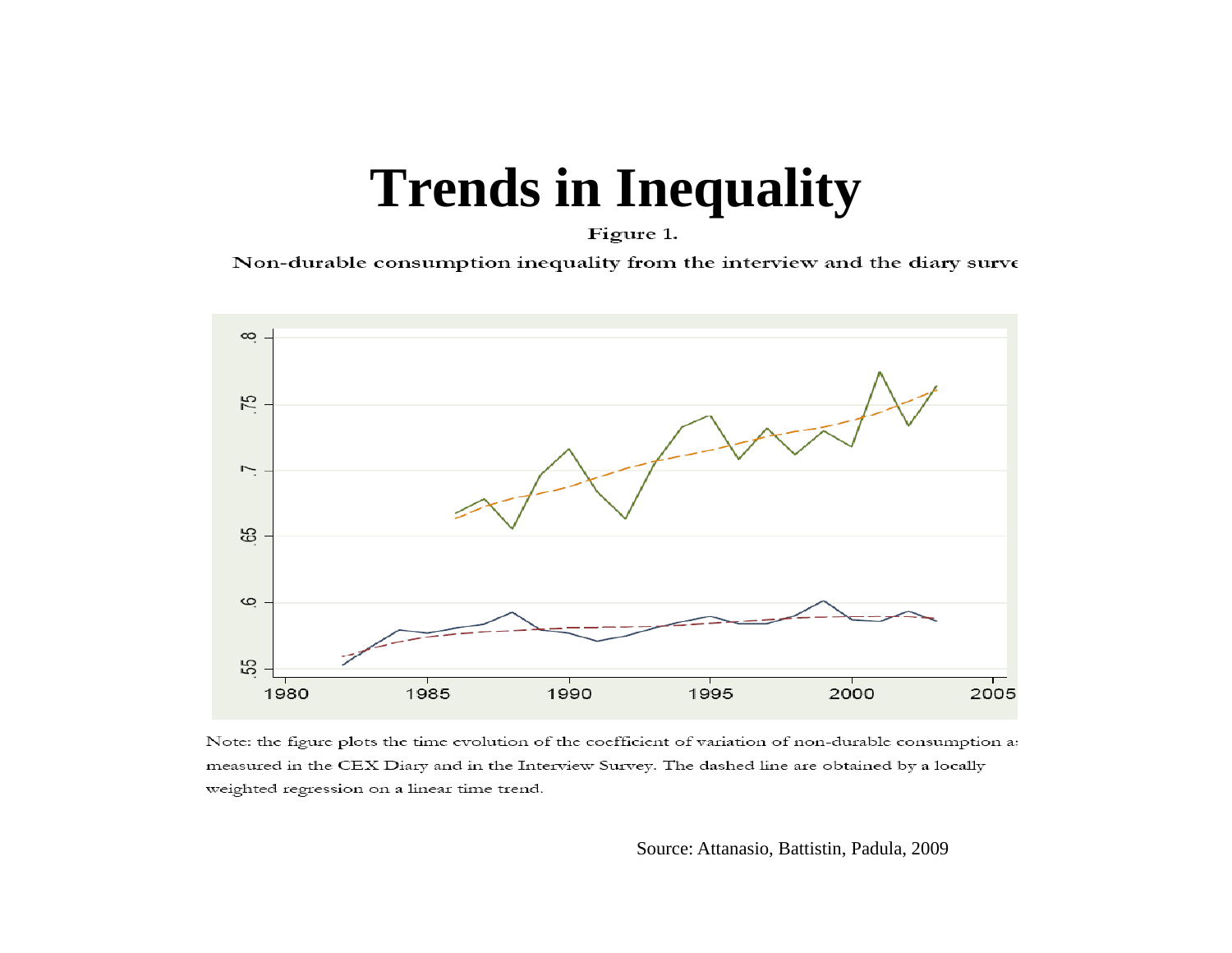### **Consumption Change in CE Panel**

- Many uses for panel dimension of CE—quarterly growth variability is interesting in its own right, but also response of consumption to various types of shocks (especially policy changes)
- One example is the efficacy of fiscal stimulus in increasing consumption in times of recession (and when monetary policy is constrained by the zero lower bound)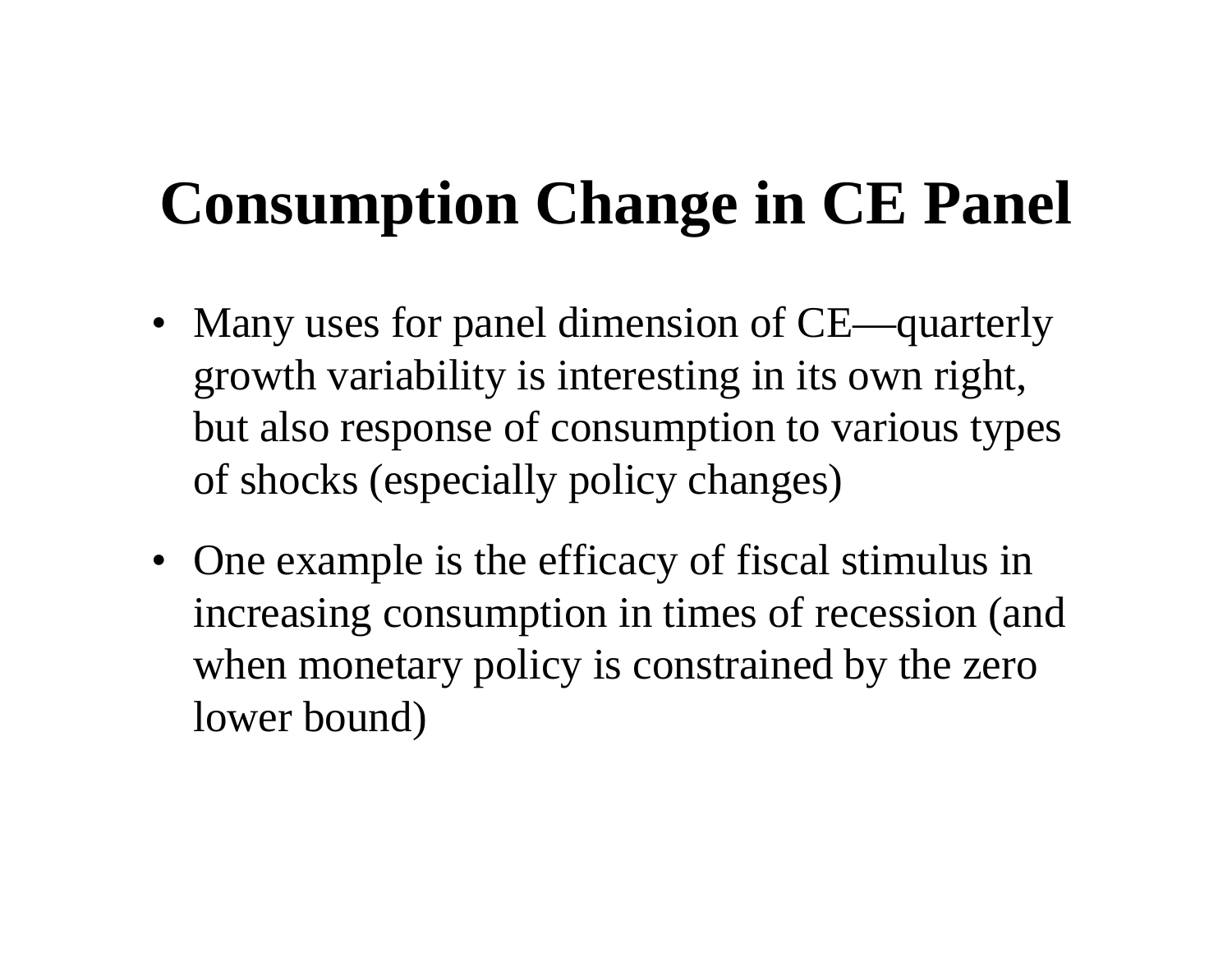### **To What Extent Do Tax Rebates Stimulate Consumption Demand?**

- $\bullet$ Much recent information from CE in papers: Parker (1999); Souleles (1999, 2002); Barrow, McGranahan (2000); Hsieh (2003); Stephens (2003); Johnson, Parker, Souleles (2006); Johnson, Parker, Souleles (2009); Parker, Souleles, Johnson, McClelland (2010)
- $\bullet$  PSJM (2010):
	- look at change in CE three-month spending for a household when receive Economic Stimulus Payment (ESP)
	- compare among households that received at *randomly* different times
	- identifies effect on consumer demand of receipt of ESP
	- CE shows, in three months of arrival of check:

*31 percent of ESP spent on broad nondurables (SE: 11 %)*

*91 p f p ( y )( ) ercent of ESP spent (extra mostly new cars ) (SE: 34 %*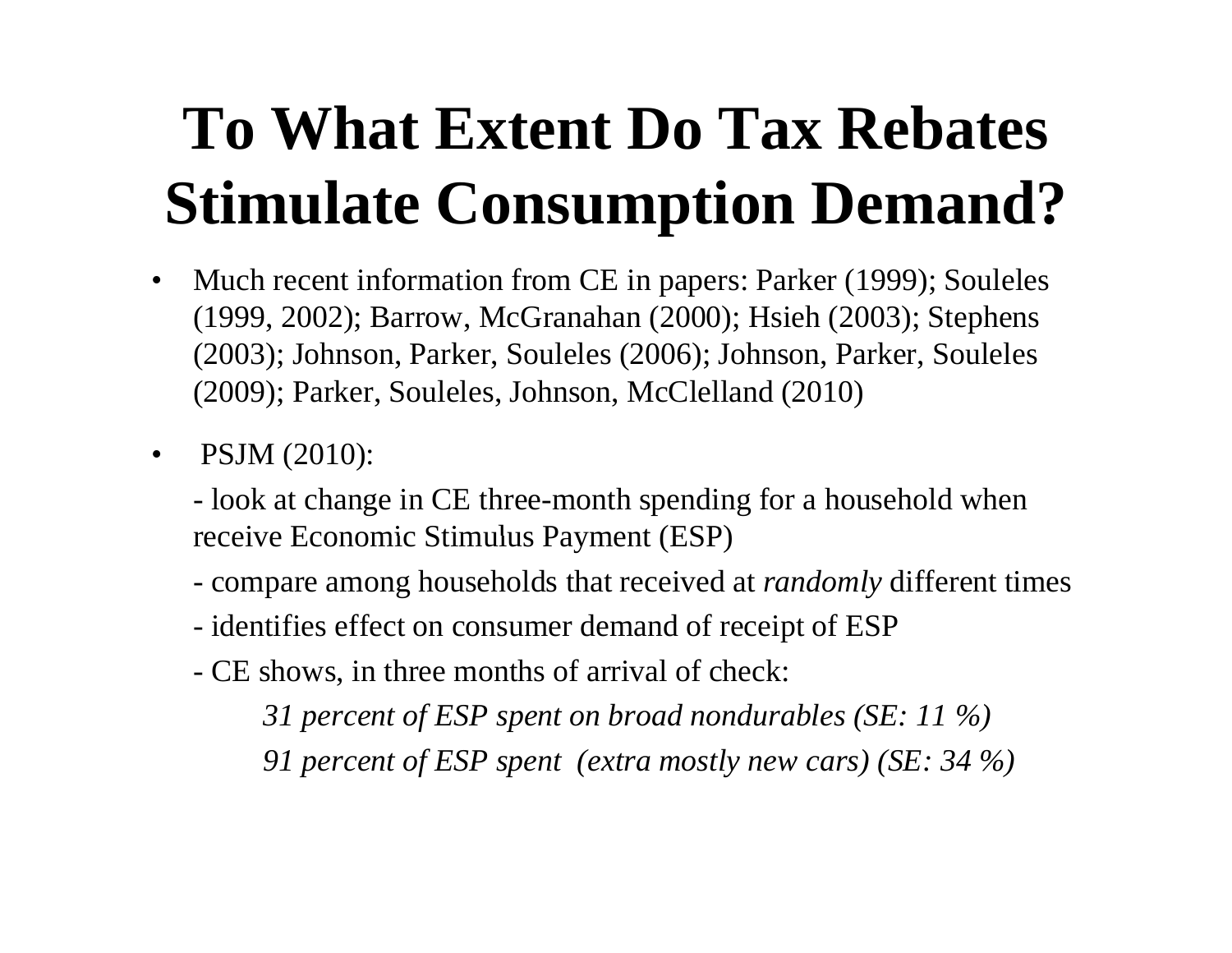# **Estimated Impact of Economic Stimulus Payment (ESP)**

10,300 10,200 10,100 10,000 Billions 9,900 **Actual PCE** Without ESPs (Table 4 Panel D) 9,800  $\blacktriangleright$   $\blacktriangle$   $\blacktriangleright$  Without ESPs (Table 5 Panel C) - \* - Without ESPs (Table 7 Panel C) 9,700 9,600 Q3 07 Q4 07 Q1 08 Q208 Q3 08 Q408 Q1 09 Q209

Figure 1: Actual aggregate personal consumption expenditures and alternatives

Notes: Alternative scenarios subtract only the direct effect of the stimulus payments on spending. The aggregate effect is calculated by applying the estimated average share of stimulus payments spent to the actual monthly time series of payments. We assume that the measured contemporaneous share spent is spent evenly over the month of receipt and the subsequent month, and that any lagged spending occurs evenly over the following three months.